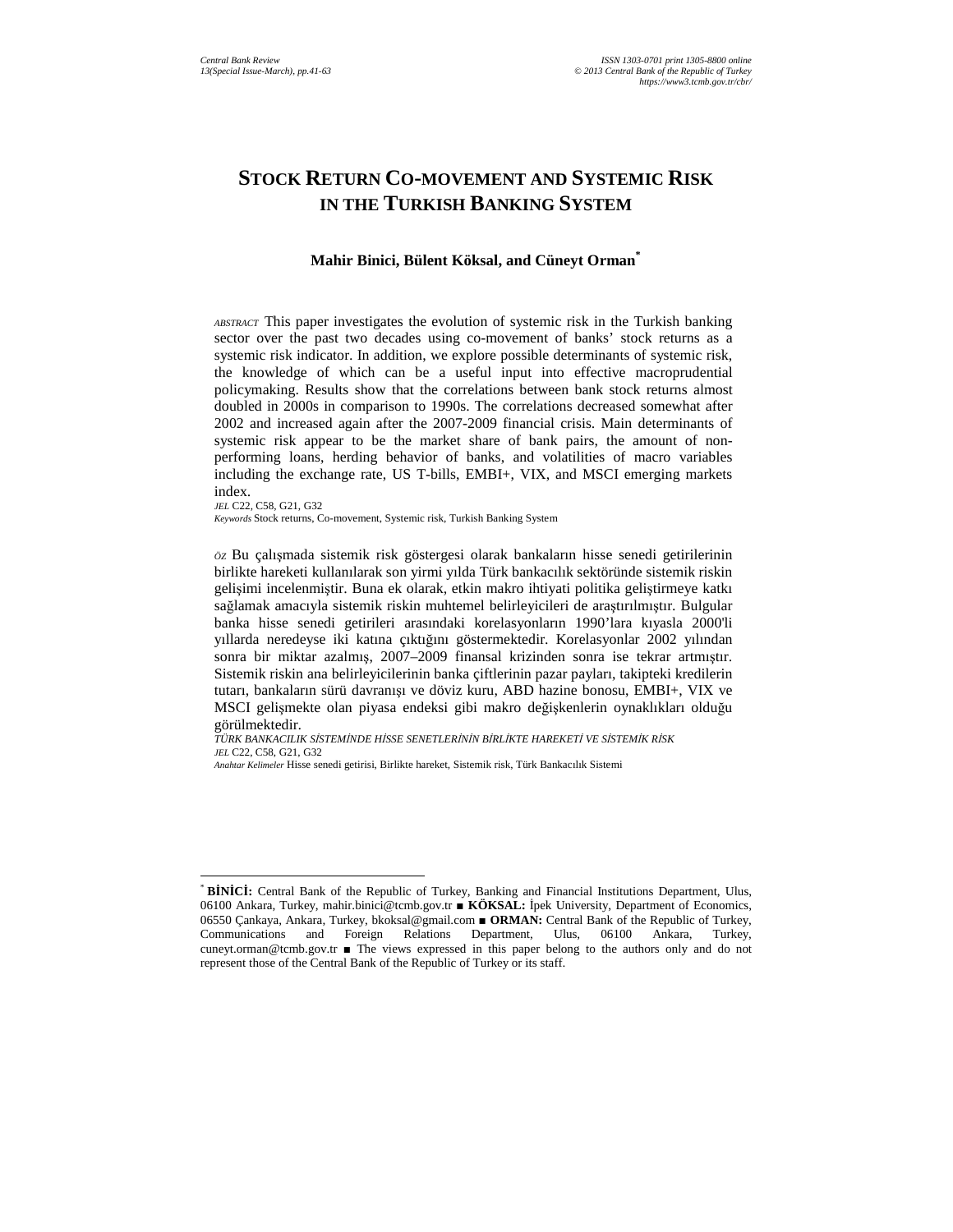# **1. Introduction**

The financial crisis of 2007-2009 has resulted in widespread failures of financial institutions and freezing up of capital markets, with significant effects on the real economy in both developed and emerging economies. It appears that a full recovery is still underway. The crisis has also demonstrated how interconnected financial institutions and markets are, both within and across countries, with a shock to one financial institution or market spreading rapidly to others, thereby threatening the stability of the whole system. The crisis therefore underscored the relevance of systemic risk, renewed the interest in its measurement, and urged a need for putting in place macroprudential policies to mitigate such risk in financial markets.

Recent research on systemic risk has addressed the issue from various angles which includes defining fine approaches to measure systemic contributions, building sound indicators for systemic risk potential, and identifying systemically important institutions. From policy making perspective, the design of macroprudential policies and regulation to mitigate systemic risk has also been at the center of the discussions by international organizations and financial authorities. For instance, Basel Committee on Bank Supervision (BCBS) and the Financial Stability Board (FSB) have identified global systemically important banks and are currently considering policy options to deal with such institutions. Similarly, the Dodd-Frank Act has also created an institutional structure to identify and oversee systemically important banks that could pose a threat to the US financial system.

From a theoretical perspective, as discussed in Acharya (2009) and Billio et al. (2010), there is a consensus that the likelihood of a major financial disruption depends on the degree of correlation among the assets of financial institutions. Additionally, the sensitivity of such assets to the changes in market prices, and domestic and external macroeconomic conditions, and their concentration on particular sectors or industries are possibly the other sources to which financial shocks could be related to.<sup>1</sup> Thus, several approaches have been proposed by the most recent studies to measure financial linkages and systemic risk contributions such as conditional valueat-risk (CoVaR) measure of Adrian and Brunnermeier (2011), marginal expected shortfall (MES) of Acharya et al. (2010), distressed insurance

 $\overline{a}$ 

<sup>&</sup>lt;sup>1</sup> For further discussion and references, see Billio et al. (2010).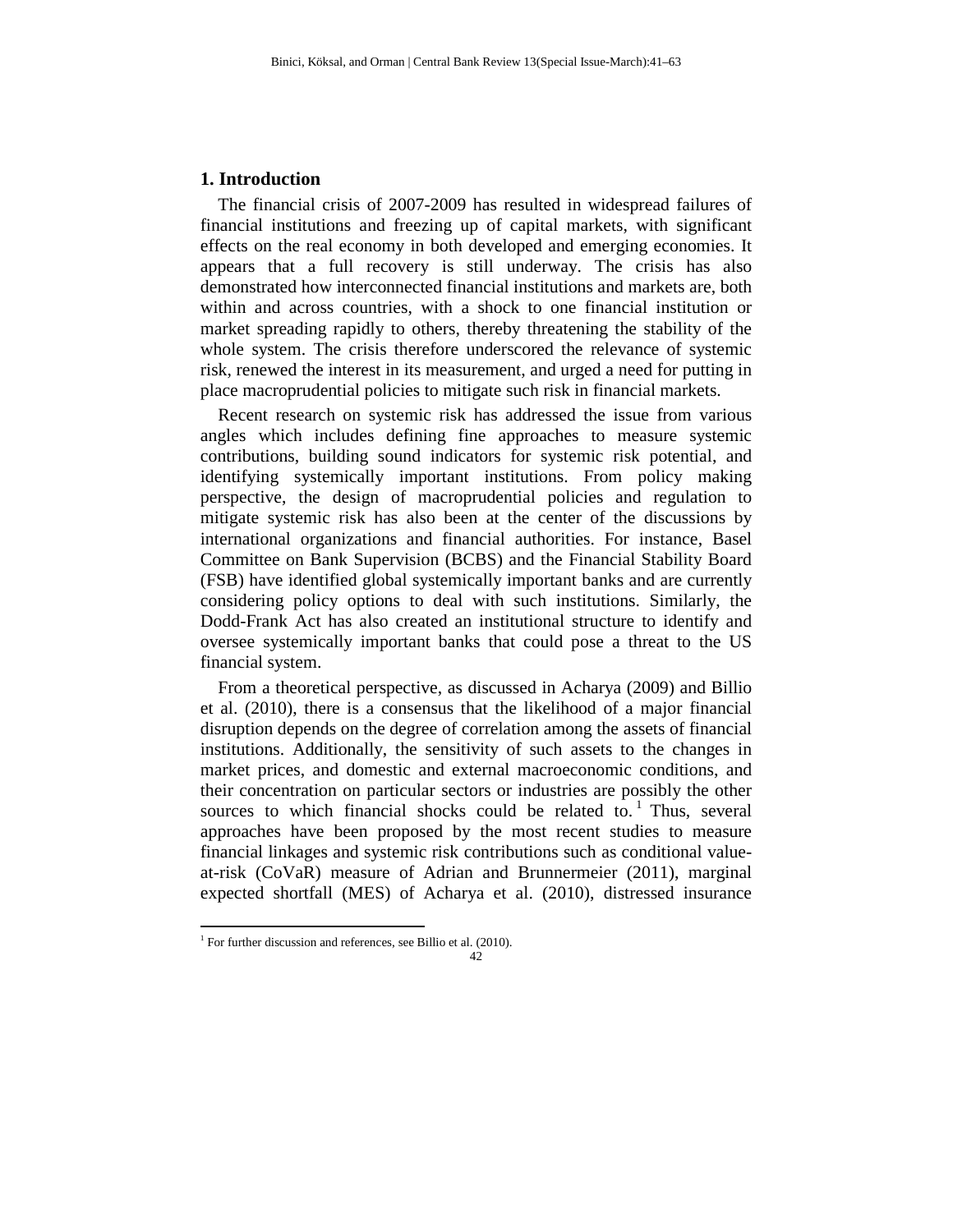premium (DIP) of Huang et al. (2011) and systemic risk measure (SRISK) of Brownlees and Engle (2011).

The common approach in these studies is to document the impact of a firm's total loss on the financial system given that system is under distress. While the main focus, and hence the advantage of these approaches is to provide a quantitative measure of systemic risk exposure, they do not offer a historical perspective on how the systemic risk has evolved for the financial institutions under question. Thus, in this paper we follow the broad contagion/spillover literature which focuses on co-movement/correlation of various indicators of financial institutions and their implication for the systemic event of distress.

There is a vast literature on measuring and explaining stock return comovement of both domestic and international financial institutions. The earlier studies on co-movement could be classified under the literature on contagion and spillover. For instance, Karolyi and Stulz (2002) and Dungey et al. (2005), among others, provide an extensive review of the earlier studies on contagion and stock return co-movement. Instead of reviewing this vast literature, we only provide a brief summary of the few papers that are most closely related to our study. Among those, De Nicolo and Kwast (2002) look at cross-correlations of weekly stock returns of a sample of large and complex banking organizations (LCBO) in the US over 1988-1999. To detect time variation in correlations, they estimate a bi-variate GARCH constant conditional correlation model introduced by Bollerslev (1990) with time trend in conditional variances and a correlation equation for each pair of 22 firms in their sample. Using a 52-week rolling window, they find a significant positive trend in stock return correlations, indicating an increase in systemic risk in the financial sector over the period of their analysis.<sup>2</sup>

Patro et al. (2012), in a closely related paper to ours, examine stock return correlations and default correlations among bank holding companies and investment banks as an indicator of systemic risk. Using daily stock returns data for the 22 largest banks in the US from 1988 to 2008, they find an increasing trend in the stock return correlations among banks, suggesting an increase in systemic risk. Disaggregating stock returns into systematic and idiosyncratic components, they also find that the increasing trend in correlations is largely driven by the increases in correlations between banks' idiosyncratic risks. They also show that this is true even though banks' individual risks have been declining during that period. They interpret these

 $\overline{a}$ 

 $<sup>2</sup>$  Longin and Solnik (1995) use the same model to study the correlation of monthly excess returns for seven</sup> major countries over the period 1960-90. Using an explicit model for the conditional correlation, they find increasing correlations between international markets over thirty years.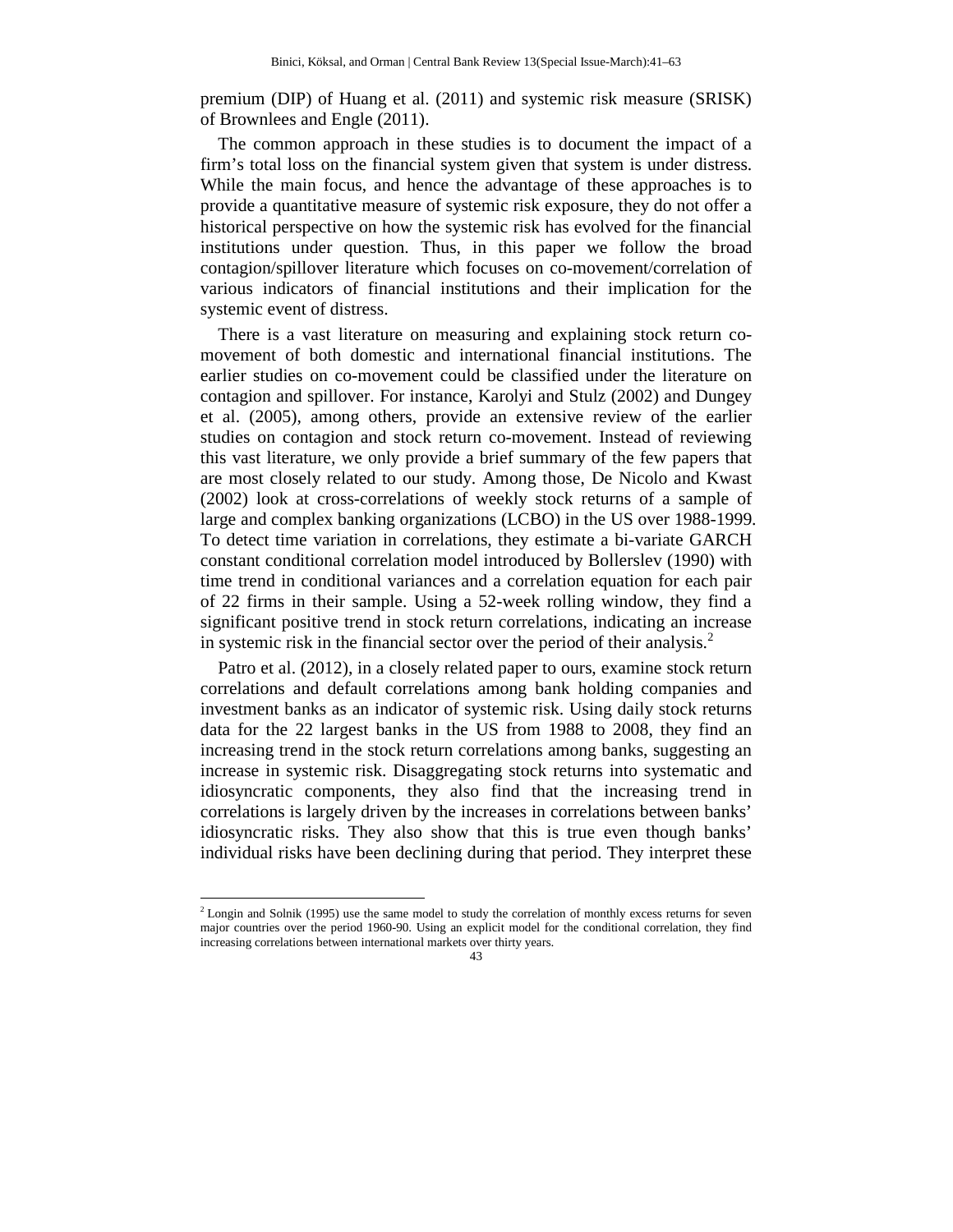findings as a supportive evidence for the use of stock return correlations as a measure of systemic risk.

Following De Nicolo and Kwast (2002) and Patro et al. (2012), we calculate bi-variate correlations of bank equity returns on a rolling basis to evaluate how systemic risk has evolved in the Turkish banking system over 1990-2011. Then, we provide some evidence on the potential factors that drive the pattern of this evolution. The main contribution of this paper is therefore twofold: First, we use data from Turkish banking industry to provide some perspective on systemic risk by examining the relevance of stock return correlations as an indicator of systemic risk. We believe that extending previously tested models of advanced countries to a specific case of an emerging economy is worthwhile since the structure of the financial market and price dynamics could vary due to both differing domestic and external factors specific to emerging economies.

Second, we investigate to what extent various factors, including bankspecific, country–specific and external ones, account for the co-movement of bank stock returns, and hence explain systemic risk. It is important to emphasize that our analysis sheds light on the evolution of systemic risk in the Turkish banking industry using a long span of data that covers various systemic events driven completely by domestic policies, such as the crisis of 1994, 2000-2001, and by external shocks such as East Asian crisis, and the crisis following the US sub-prime market collapse.

Our results show that there has been an increase in inter-dependency in Turkish banking system over the past two decades, signaling an increase in the potential for a shock to become systemic. Our results also suggest that market share, in particular, is an important determinant of co-movement among bank stock returns. Furthermore, non-performing loans and herding behavior also seem to be important bank- and industry-specific determinants of inter-dependency.

We also find that both domestic and external factors play important role in driving bank inter-dependency. In particular, the exchange rate volatility as an indicator of domestic financial and economic conditions is a significant contributing factor to the return correlations. Similarly, the external market conditions as proxied by the volatilities of macro variables including US Tbills, EMBI+, VIX, and MSCI emerging markets index all have significant positive effects on domestic bank stock return correlations.

The remainder of this paper is as follows. Section 2 provides an overview of literature on co-movement/inter-dependency and its sources. Section 3 describes the dataset. Section 4 documents the co-movement of stock returns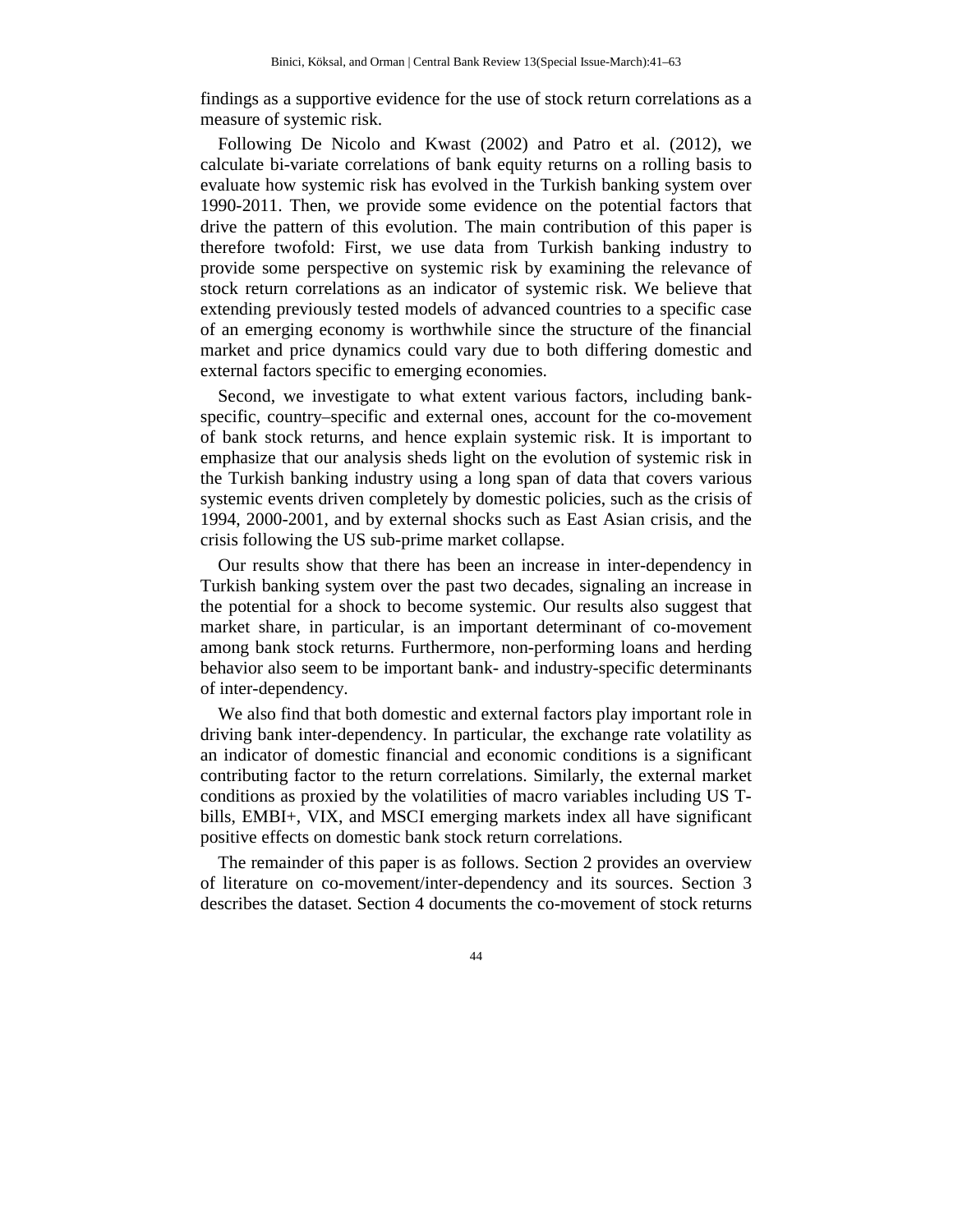and discusses the related models. Section 5 provides a discussion on the drivers of inter-dependency. Section 6 concludes the paper.

### **2. General Overview of Co-movement and Its Sources**

In this study, we measure total inter-dependencies by stock return correlations, and use these correlations as indicators of systemic risk since an increase in stock return correlations possibly signal an increase in the potential for a shock to become systemic. In this context, stock return correlations are relevant because stock prices measure banks' overall performance by reflecting market participants' collective evaluation of future prospects of the firm and its interactions with other institutions. In other words, stock prices reflect investors' perception about a firm's future profitability, thus its potential income, debt and leverage structure, and interaction with the overall system. The forward looking information embedded in banks' stock prices and their movements gives policy makers some direction on determining how systemic risk evolves, and guides them to undertake proactive measures to contain such risk.

Among various measures of inter-dependency, asset and stock return correlations have been used as an indicator of systemic risk by Lo (2008), Acharya (2009), Goodhart and Wagner (2012), Patro et al. (2012), among others. Acharya (2009) theoretically shows that asset correlations are relevant in modeling systemic risk because banks prefer correlated investments which give rise to an inefficiently high correlation of asset returns, resulting in systemic or aggregate risk. On the other hand, Lo (2008) argues that given the complexity of the global financial system, it is necessary to consider a collection of measures, which should be designed to capture different aspects of risk exposure. Thus, among several measures including leverage, liquidity and concentration, he also proposes correlation as a quantitative measure of systemic risk to be followed so that the overall level of risk to the financial system is monitored and managed.

As a proposal for a pro-diversity regulation, Goodhart and Wagner (2012) argue that financial institutions should be subject to capital requirements that are conditioned on how correlated their overall activities are with the rest of the financial system. To measure such correlations, they suggest using correlation of share prices with a corresponding banking sector index, since, as they argue, share prices are forward-looking and their correlations have the appeal that they incorporate information in a timely manner.

Patro et al. (2012), as discussed above, is one of the recent studies that also use stock return correlations and default correlations among commercial and investment banks to address the evolution of systemic risk in the US banking system. They argue that the stock return correlation is a simple,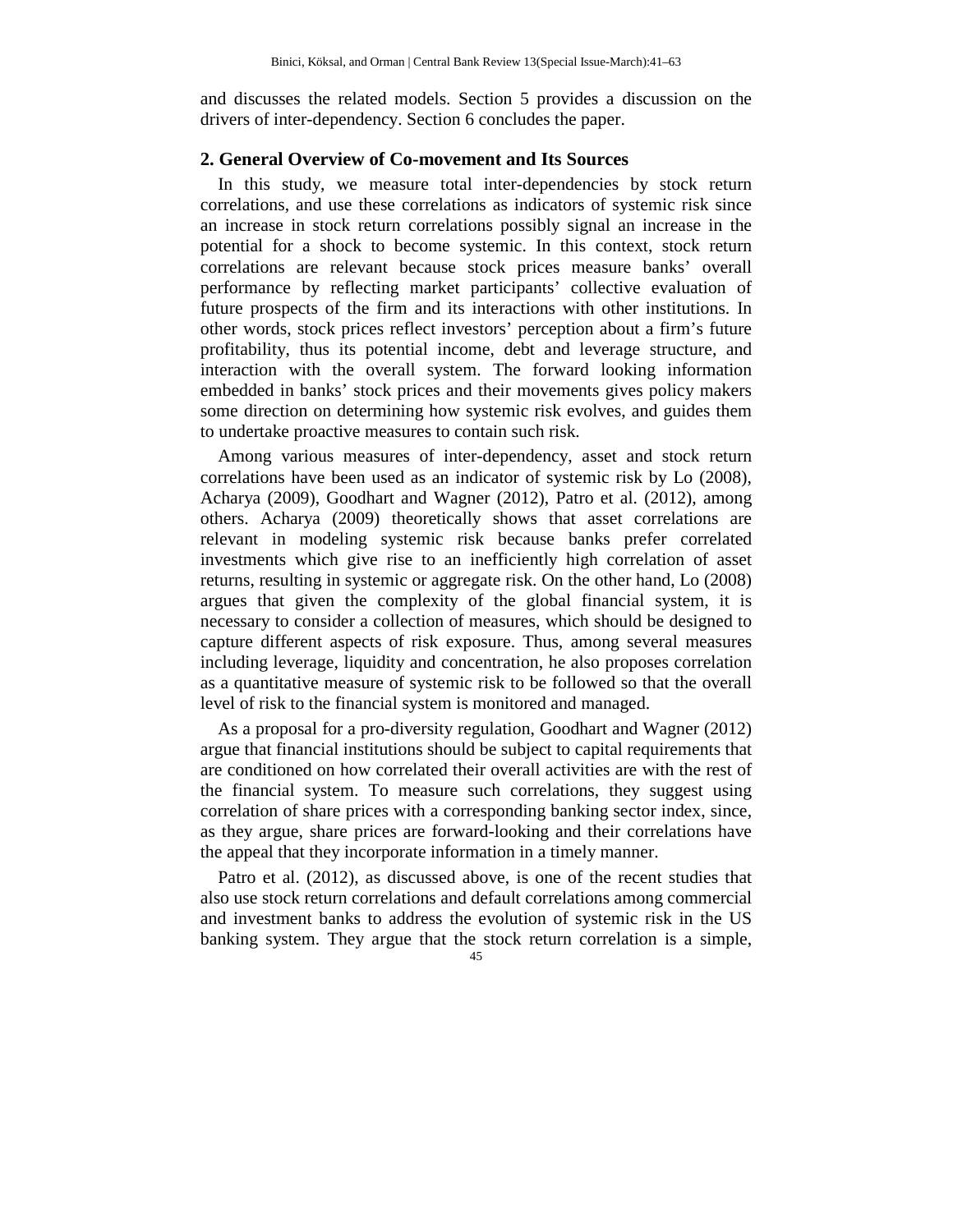robust, forward-looking, and timely systemic risk indicator. In addition, compared to other potential systemic risk indicators, stock return correlations have the additional advantage that they are robust and not subject to model errors or data limitations.

While stock return correlations are now widely used in the literature as an indicator of systemic risk, the factors that drive such correlations have been not been addressed and empirically investigated to the same extent. De Nicolo and Kwast (2002) classify the sources of inter-dependencies among financial institutions as direct or indirect ones, and hypothesize that the size of financial institutions' total inter-dependencies with other financial institutions is the determinant of how a shock to an institution would propagate across the system to trigger a systemic crisis.

De Nicolo and Kwast (2002) argue that inter-firm on- and off-balance sheet exposures including exposures arising from inter-bank loans from overnight market or repo transactions and counter party credit exposure on derivative markets account for the direct inter-dependencies among financial institutions. As for the indirect measures, the inter-dependencies could arise from exposure to the same or similar assets such as loan concentrations to the same industry and highly correlated portfolios. The choice of industries by different banks which determines the correlation of banks' portfolio returns, and the concentration in the same industries is also the underlying factor that causes systemic risk in the model introduced by Acharya (2009). He argues that more complex patterns in inter-bank loans, derivatives and other transactions is what determines the joint failure of banks that propagates systemic risk.

 Other factors potentially influencing inter-dependency and impacting systemic risk addressed in the literature include inter-bank lending as in Rochet and Tirole (1996), financial system consolidation as in De Nicolo and Kwast (2002) and VaR induced herding behavior in bank trading patterns as in Jorion (2007). As discussed in the next section, we include each of these factors in various specifications of our models in order to examine the extent to which they account for the correlation of stock returns. We believe that this is the main contribution of our paper to the extant literature on the linkages between co-movement and systemic risk.

### **3. Data**

We use daily stock price data of the 17 banks listed on the Istanbul Stock Exchange (ISE). Table 1 lists the 17 banks included in our analysis that has commercial banks, participation banks, and investment banks. Thus, our analysis includes all ISE-listed banks which vary across business models, size, and ownership types. The sample size is different for each bank since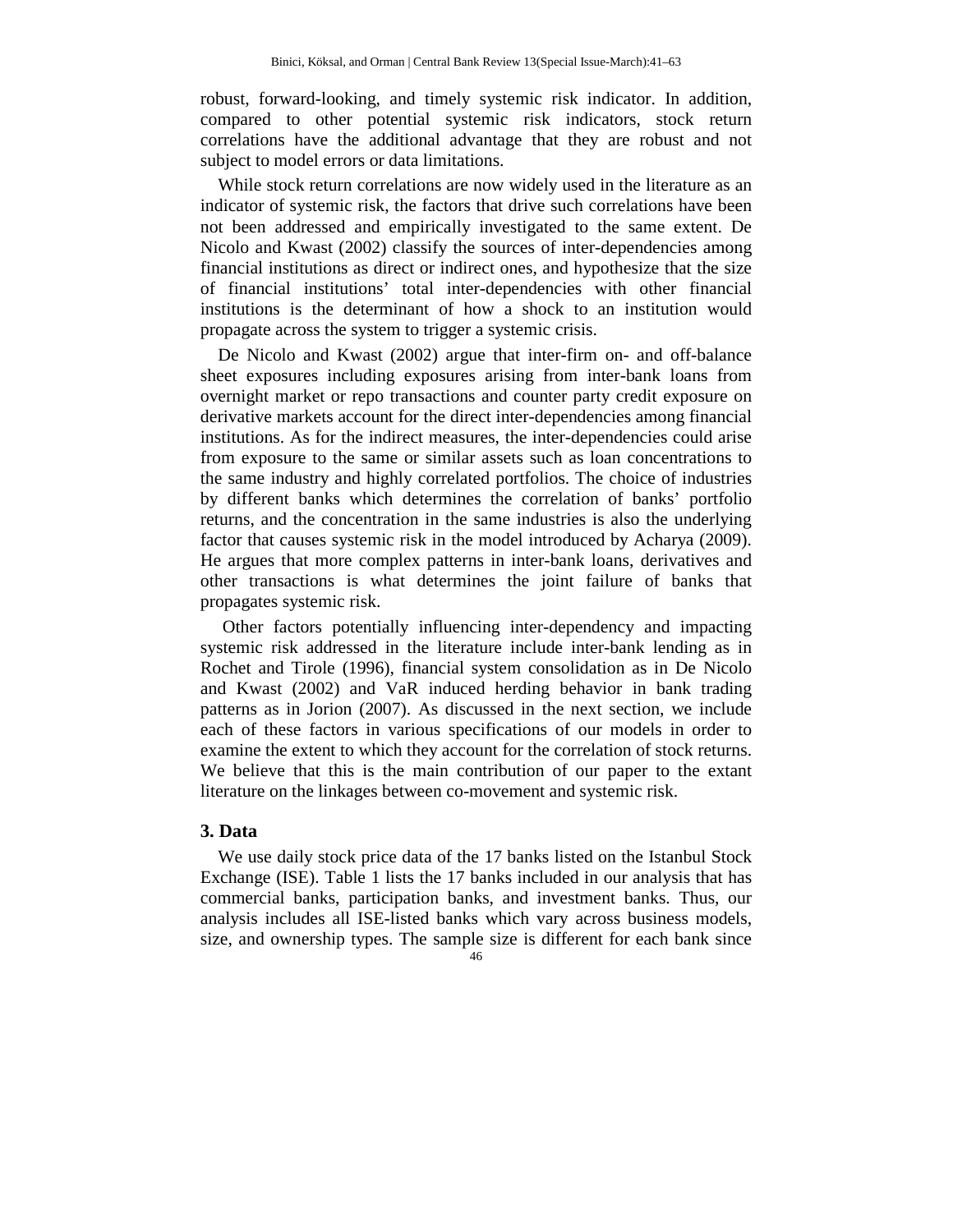the date since when a particular share is traded on the ISE changes for each institution. However, the broad sample covers the period 01:1990-07:2011. The total assets of banks listed on the ISE and included in our sample account for approximately 76% of the Turkish banking system as of September 2011. Some of these banks, such as Is Bankası, Garanti, Halk, and Akbank, are among the largest and potentially the most interconnected ones, and hence are most likely to be the sources of significant events that might trigger systemic risk in the banking industry. However, as discussed in the IMF (2009) study on systemically important institutions, large balance sheets are not necessarily the only reason for systemic importance; rather the level of interconnectedness of an institution can also be an important factor contributing to the systemic importance of an institution.

| Table 1. Banks' Asset Size and Market Share                                                                                                           |                     |                                                     |                   |
|-------------------------------------------------------------------------------------------------------------------------------------------------------|---------------------|-----------------------------------------------------|-------------------|
|                                                                                                                                                       | <b>Total Assets</b> |                                                     | % share of assets |
|                                                                                                                                                       | (Million TL)        | in ISE                                              | in banking        |
| Bank (Ticker) (Bank type)                                                                                                                             |                     | banks                                               | sector            |
| T. Is Bankası (ISCTR) (D)                                                                                                                             | 160.005             | 17,59                                               | 13,35             |
| T.Garanti Bankası (GARAN) (D)                                                                                                                         | 148.644             | 16,34                                               | 12,40             |
| Akbank (AKBNK) (D)                                                                                                                                    | 132.975             | 14,62                                               | 11,10             |
| Yapı ve Kredi Bankası (YKBNK) (D)                                                                                                                     | 106.369             | 11,69                                               | 8,88              |
| T. Halk Bankası (HALKB) (D-S)                                                                                                                         | 90.714              | 9,97                                                | 7,57              |
| T. Vakiflar Bankası (VAKBN) (D-S)                                                                                                                     | 89.255              | 9,81                                                | 7,45              |
| Finans Bank (FINBN) (D)                                                                                                                               | 47.354              | 5,21                                                | 3,95              |
| Türk Ekonomi Bankası (TEBNK) (D)                                                                                                                      | 40.008              | 4,40                                                | 3,34              |
| Denizbank (DENIZ) (D)                                                                                                                                 | 37.421              | 4,11                                                | 3,12              |
| Sekerbank (SKBNK) (D)                                                                                                                                 | 14.988              | 1,65                                                | 1,25              |
| Bank Asya (ASYAB) (P)                                                                                                                                 | 13.241              | 1,46                                                | 1,10              |
| T.Sinai Kalkinma Bankası (TSKB) (I)                                                                                                                   | 9.184               | 1,01                                                | 0,77              |
| Albaraka Türk (ALBRK) (P)                                                                                                                             | 7.672               | 0.84                                                | 0.64              |
| Alternatif Bank (ALNTF) (D)                                                                                                                           | 6.192               | 0.68                                                | 0,52              |
| Tekstil Bankası (TEKST) (D)                                                                                                                           | 3.199               | 0.35                                                | 0,27              |
| T. Kalkınma Bankası (KLNMA) (I)                                                                                                                       | 2.557               | 0.28                                                | 0,21              |
| <b>ISE</b> listed bank total                                                                                                                          | 909,777             |                                                     | 75,91             |
| <b>Banking sector total</b>                                                                                                                           | 1.198.441           |                                                     |                   |
| $\cdot$ $\cdot$<br>$\cdots$<br>$\mathbf{v}$ $\mathbf{v}$ $\mathbf{v}$ $\mathbf{v}$<br>$\mathbf{1}$ and $\mathbf{1}$ and $\mathbf{1}$ and $\mathbf{1}$ | $\cdot$ 1 1         | $\mathbf{c}$ $\mathbf{a}$ $\mathbf{a}$ $\mathbf{b}$ | $\sim$<br>0.011   |

Note: Balance sheet data for commercial and investment banks are as of September 2011 and for participation banks are as of Sept. 2010. Disbank and later Fortis Bank is also included in our analysis, but due its merger with the TEBNK at the beginning of February 2011, its balance sheet data is not reported. For bank type, "D", "D-S", "I" and "P" stands for deposit banks, deposit-state owned banks, investment banks and participation banks, respectively.

Source: The Banks Association of Turkey and Participation Banks Association of Turkey.

We calculate banks' stock returns by using daily closing prices as  $100*(\log(p_t) - \log(p_{t-1}))$  which are adjusted for dividend payments and changes in capitalization. Table 2 reports the summary statistics and pairwise correlations of banks' daily equity returns. The table displays large heterogeneity in terms of sample size, volatility of stock returns, and correlation of stock returns both within and between bank-groups. For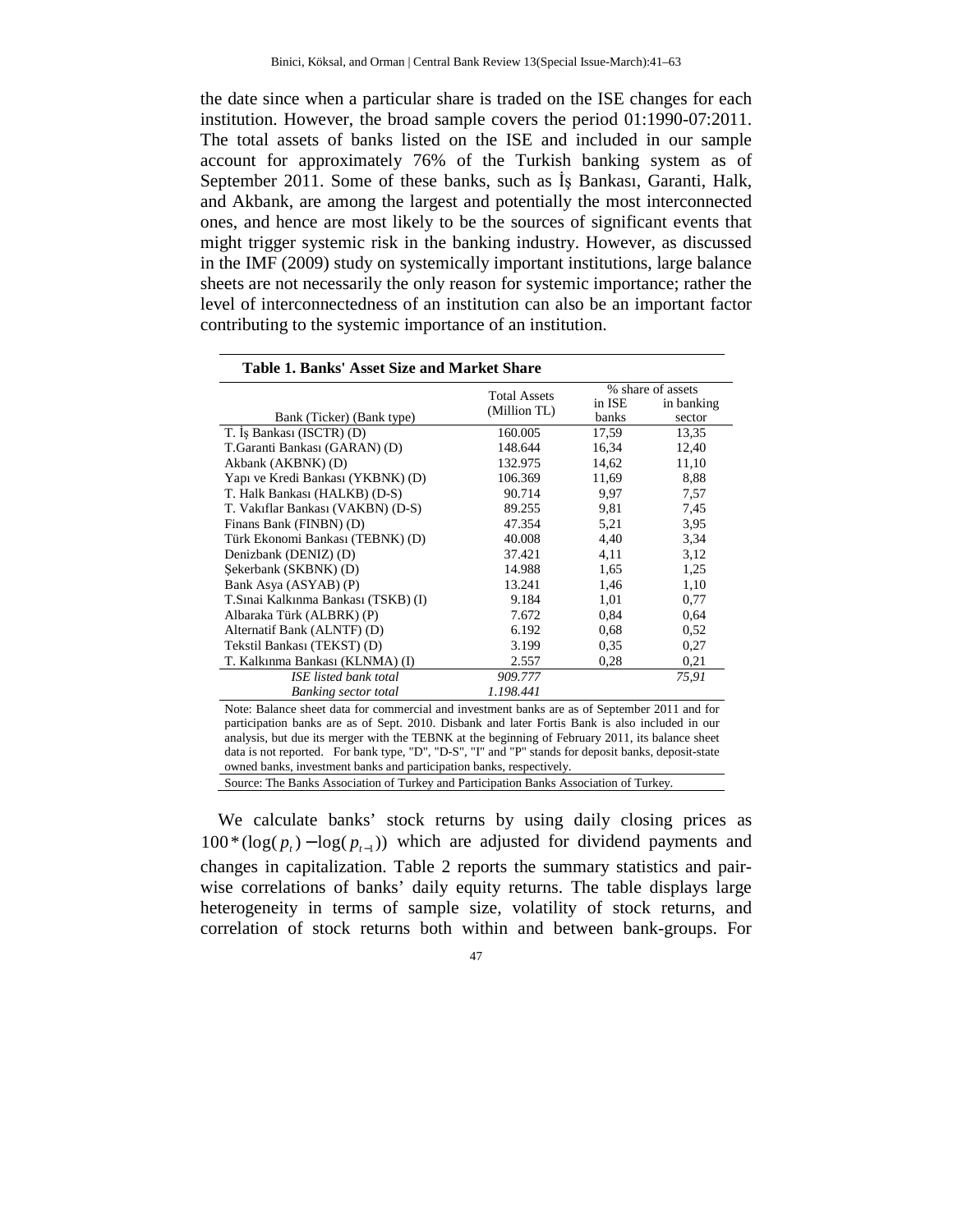instance, stock return correlations among large banks<sup>3</sup> are notably larger, overall, than the correlation of their stock returns with those of smaller ones. Similarly, the correlations of returns between small banks are also smaller. This correlation pattern by itself suggests that the size of financial institutions is a factor that explains, to a large extent, the sources of interdependencies among them, which is in line with the view that financial consolidation is a driving factor of systemic risk as in De Nicolo and Kwast (2002).

**Table 2. Basic Statistics and Correlation Matrix of Banks' Stock Returns** 

| (2)<br>(6)<br>(8)<br>(9)<br>Bank<br>(1)<br>(3)<br>(5)<br>(7)<br>(10)<br>(16)<br>(4)<br>(11)<br>(12)<br>(13)<br>(15)<br>(14)<br>0.04<br>0.04<br>0.12<br>0.18<br>0.17<br>0.19<br>0.05<br>0.09<br>0.07<br>0.10<br>0.07<br>0.10<br>0.18<br>0.03<br><b>MEAN</b><br>0.16<br>0.00<br><b>STD</b><br>4.50 2.82 3.39<br>3.81<br>4.12 4.06 3.11<br>3.46 4.35<br>3.45<br>3.77 2.17<br>3.42 4.73<br>4.33<br>2.88<br>5223 1011 3992 1298 1702 5336 5088 5253 1048 3284 3649 2248 2844 4508 5441 1417 5488<br>N<br>AKBNK<br>1.00<br>(1)<br><b>ALBRK</b><br>0.48 1.00<br>(2)<br>ALNTF<br>0.38 0.47 1.00<br>(3)<br>$0.55$ 0.59 0.46<br>ASYAB<br>- 1.00<br>(4)<br>0.29 0.20 0.31 0.23 1.00<br>DENIZ<br>(5)<br><b>FINBN</b><br>0.37 0.23 0.43 0.24 0.42 1.00<br>(6)<br><b>FORTS</b><br>0.46 0.43 0.48 0.27 0.46<br>(7)<br>0.41<br>1.00<br>GARAN<br>0.50 0.50 0.44 0.60<br>0.29<br>0.46<br>(8)<br>0.46<br>1.00<br>0.69 0.50 0.54 0.58 0.28 0.30<br>0.53 0.74 1.00<br>$(9)$ HALKB<br>0.75 0.53 0.46 0.60 0.33 0.55<br>$(10)$ ISCTR<br>0.61<br>0.74 0.73 1.00<br>(11) KLNMA  0.39  0.31  0.34  0.36  0.23  0.37  0.41<br>$0.40$ $0.34$ $0.43$ 1.00<br>0.38 0.45 0.53 0.62<br>0.47 0.51 0.47 0.49 0.28<br>(12) SKBNK<br>0.54<br>0.34<br>-1.00<br>0.54 0.45 0.41 0.53 0.27 0.43 0.55 0.56<br>$(13)$ TEBNK<br>0.61<br>0.54<br>0.41<br>0.44<br>1.00<br>0.34 0.45 0.41 0.51 0.32 0.38 0.43 0.37 0.56 0.46 0.34 0.46<br>$(14)$ TEKST<br>0.39<br>- 1.00<br>$(15)$ TSKB<br>0.32 0.49 0.37 0.53 0.27 0.32 0.37 0.36 0.61<br>0.57<br>0.39<br>0.49<br>0.47<br>0.36<br>1.00<br>(16) VAKBN<br>0.70  0.55  0.53  0.62  0.24  0.25  0.60  0.77  0.74  0.77<br>0.43<br>0.56<br>0.65<br>0.55<br>0.65<br>1.00<br>0.46 0.52 0.40 0.61 0.28 0.43 0.46 0.53 0.71 0.62 0.35 |            |  |  |  |  |  |      |      |      |      |      |      |
|---------------------------------------------------------------------------------------------------------------------------------------------------------------------------------------------------------------------------------------------------------------------------------------------------------------------------------------------------------------------------------------------------------------------------------------------------------------------------------------------------------------------------------------------------------------------------------------------------------------------------------------------------------------------------------------------------------------------------------------------------------------------------------------------------------------------------------------------------------------------------------------------------------------------------------------------------------------------------------------------------------------------------------------------------------------------------------------------------------------------------------------------------------------------------------------------------------------------------------------------------------------------------------------------------------------------------------------------------------------------------------------------------------------------------------------------------------------------------------------------------------------------------------------------------------------------------------------------------------------------------------------------------------------------------------------------------------------------------------|------------|--|--|--|--|--|------|------|------|------|------|------|
|                                                                                                                                                                                                                                                                                                                                                                                                                                                                                                                                                                                                                                                                                                                                                                                                                                                                                                                                                                                                                                                                                                                                                                                                                                                                                                                                                                                                                                                                                                                                                                                                                                                                                                                                 |            |  |  |  |  |  |      |      |      |      |      | (17) |
|                                                                                                                                                                                                                                                                                                                                                                                                                                                                                                                                                                                                                                                                                                                                                                                                                                                                                                                                                                                                                                                                                                                                                                                                                                                                                                                                                                                                                                                                                                                                                                                                                                                                                                                                 |            |  |  |  |  |  |      |      |      |      |      | 0.20 |
|                                                                                                                                                                                                                                                                                                                                                                                                                                                                                                                                                                                                                                                                                                                                                                                                                                                                                                                                                                                                                                                                                                                                                                                                                                                                                                                                                                                                                                                                                                                                                                                                                                                                                                                                 |            |  |  |  |  |  |      |      |      |      |      | 4.61 |
|                                                                                                                                                                                                                                                                                                                                                                                                                                                                                                                                                                                                                                                                                                                                                                                                                                                                                                                                                                                                                                                                                                                                                                                                                                                                                                                                                                                                                                                                                                                                                                                                                                                                                                                                 |            |  |  |  |  |  |      |      |      |      |      |      |
|                                                                                                                                                                                                                                                                                                                                                                                                                                                                                                                                                                                                                                                                                                                                                                                                                                                                                                                                                                                                                                                                                                                                                                                                                                                                                                                                                                                                                                                                                                                                                                                                                                                                                                                                 |            |  |  |  |  |  |      |      |      |      |      |      |
|                                                                                                                                                                                                                                                                                                                                                                                                                                                                                                                                                                                                                                                                                                                                                                                                                                                                                                                                                                                                                                                                                                                                                                                                                                                                                                                                                                                                                                                                                                                                                                                                                                                                                                                                 |            |  |  |  |  |  |      |      |      |      |      |      |
|                                                                                                                                                                                                                                                                                                                                                                                                                                                                                                                                                                                                                                                                                                                                                                                                                                                                                                                                                                                                                                                                                                                                                                                                                                                                                                                                                                                                                                                                                                                                                                                                                                                                                                                                 |            |  |  |  |  |  |      |      |      |      |      |      |
|                                                                                                                                                                                                                                                                                                                                                                                                                                                                                                                                                                                                                                                                                                                                                                                                                                                                                                                                                                                                                                                                                                                                                                                                                                                                                                                                                                                                                                                                                                                                                                                                                                                                                                                                 |            |  |  |  |  |  |      |      |      |      |      |      |
|                                                                                                                                                                                                                                                                                                                                                                                                                                                                                                                                                                                                                                                                                                                                                                                                                                                                                                                                                                                                                                                                                                                                                                                                                                                                                                                                                                                                                                                                                                                                                                                                                                                                                                                                 |            |  |  |  |  |  |      |      |      |      |      |      |
|                                                                                                                                                                                                                                                                                                                                                                                                                                                                                                                                                                                                                                                                                                                                                                                                                                                                                                                                                                                                                                                                                                                                                                                                                                                                                                                                                                                                                                                                                                                                                                                                                                                                                                                                 |            |  |  |  |  |  |      |      |      |      |      |      |
|                                                                                                                                                                                                                                                                                                                                                                                                                                                                                                                                                                                                                                                                                                                                                                                                                                                                                                                                                                                                                                                                                                                                                                                                                                                                                                                                                                                                                                                                                                                                                                                                                                                                                                                                 |            |  |  |  |  |  |      |      |      |      |      |      |
|                                                                                                                                                                                                                                                                                                                                                                                                                                                                                                                                                                                                                                                                                                                                                                                                                                                                                                                                                                                                                                                                                                                                                                                                                                                                                                                                                                                                                                                                                                                                                                                                                                                                                                                                 |            |  |  |  |  |  |      |      |      |      |      |      |
|                                                                                                                                                                                                                                                                                                                                                                                                                                                                                                                                                                                                                                                                                                                                                                                                                                                                                                                                                                                                                                                                                                                                                                                                                                                                                                                                                                                                                                                                                                                                                                                                                                                                                                                                 |            |  |  |  |  |  |      |      |      |      |      |      |
|                                                                                                                                                                                                                                                                                                                                                                                                                                                                                                                                                                                                                                                                                                                                                                                                                                                                                                                                                                                                                                                                                                                                                                                                                                                                                                                                                                                                                                                                                                                                                                                                                                                                                                                                 |            |  |  |  |  |  |      |      |      |      |      |      |
|                                                                                                                                                                                                                                                                                                                                                                                                                                                                                                                                                                                                                                                                                                                                                                                                                                                                                                                                                                                                                                                                                                                                                                                                                                                                                                                                                                                                                                                                                                                                                                                                                                                                                                                                 |            |  |  |  |  |  |      |      |      |      |      |      |
|                                                                                                                                                                                                                                                                                                                                                                                                                                                                                                                                                                                                                                                                                                                                                                                                                                                                                                                                                                                                                                                                                                                                                                                                                                                                                                                                                                                                                                                                                                                                                                                                                                                                                                                                 |            |  |  |  |  |  |      |      |      |      |      |      |
|                                                                                                                                                                                                                                                                                                                                                                                                                                                                                                                                                                                                                                                                                                                                                                                                                                                                                                                                                                                                                                                                                                                                                                                                                                                                                                                                                                                                                                                                                                                                                                                                                                                                                                                                 |            |  |  |  |  |  |      |      |      |      |      |      |
|                                                                                                                                                                                                                                                                                                                                                                                                                                                                                                                                                                                                                                                                                                                                                                                                                                                                                                                                                                                                                                                                                                                                                                                                                                                                                                                                                                                                                                                                                                                                                                                                                                                                                                                                 |            |  |  |  |  |  |      |      |      |      |      |      |
|                                                                                                                                                                                                                                                                                                                                                                                                                                                                                                                                                                                                                                                                                                                                                                                                                                                                                                                                                                                                                                                                                                                                                                                                                                                                                                                                                                                                                                                                                                                                                                                                                                                                                                                                 |            |  |  |  |  |  |      |      |      |      |      |      |
|                                                                                                                                                                                                                                                                                                                                                                                                                                                                                                                                                                                                                                                                                                                                                                                                                                                                                                                                                                                                                                                                                                                                                                                                                                                                                                                                                                                                                                                                                                                                                                                                                                                                                                                                 |            |  |  |  |  |  |      |      |      |      |      |      |
|                                                                                                                                                                                                                                                                                                                                                                                                                                                                                                                                                                                                                                                                                                                                                                                                                                                                                                                                                                                                                                                                                                                                                                                                                                                                                                                                                                                                                                                                                                                                                                                                                                                                                                                                 | (17) YKBNK |  |  |  |  |  | 0.50 | 0.44 | 0.37 | 0.35 | 0.73 | 1.00 |

Besides the balance sheet size and market share effect, the intra-group correlations are also considerably higher. For instance, the correlations among the state owned banks (HALKB and VAKBN) and participation banks (ALBRK and ASYAB) are quite high. Similar portfolio allocation or concentration on similar assets due to their business models or policyoriented decisions might be contributing to these co-movements among bank stock returns.

#### **4. Evolution of Co-movement**

l

To document the inter-dependency/co-movement among the banks included in our analysis, we first compute daily (Pearson) correlations for all stock pairs using a three-month rolling window throughout the sample

<sup>&</sup>lt;sup>3</sup> Large banks are ISCTR, GARAN, AKBNK, YKBNK, HALKB, and VAKBN whose share of assets among ISE listed banks are approximately 10% or higher.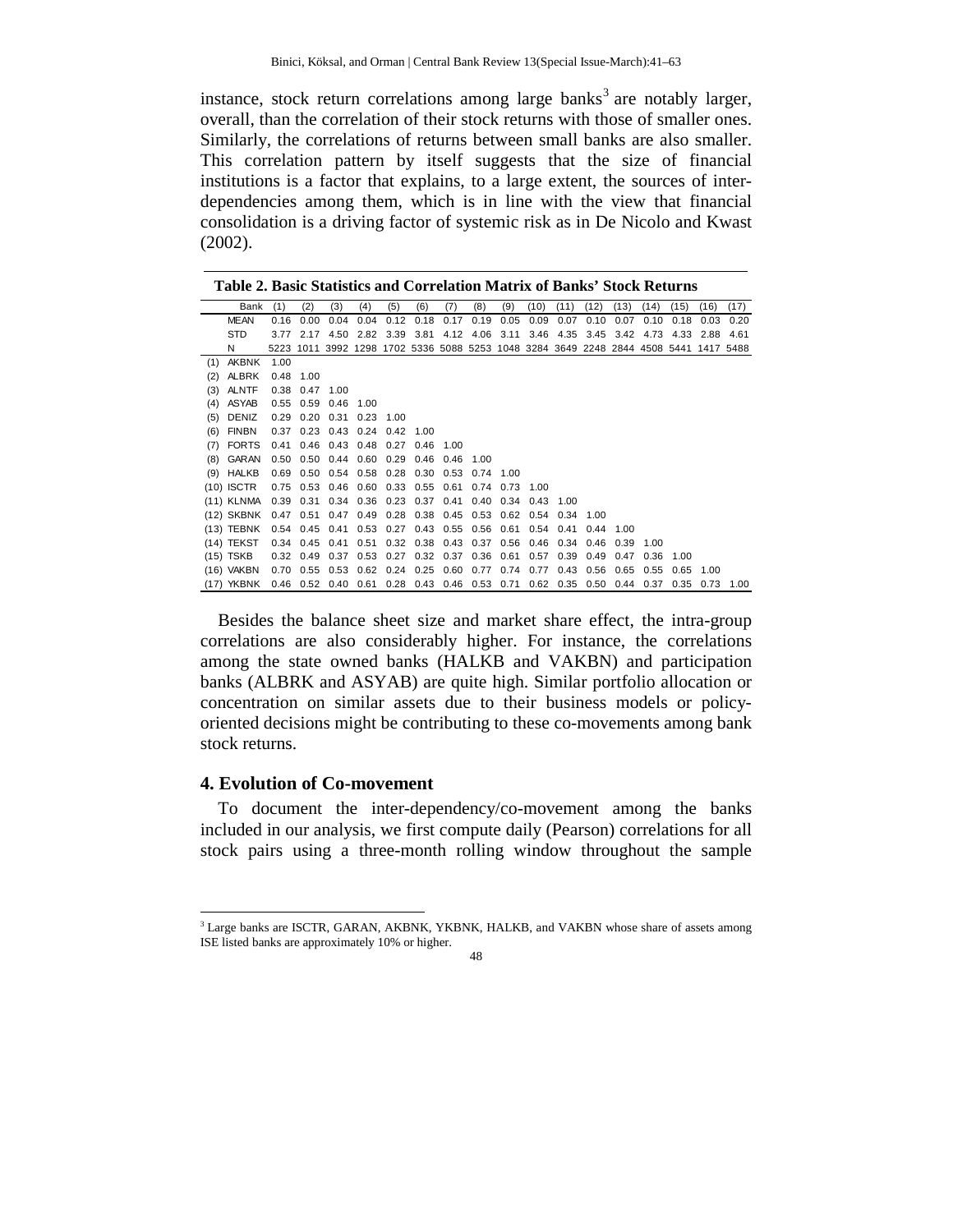period.<sup>4</sup> We then calculate the mean and median of bi-variate correlations for each day by using at most  $136$  (=17:2 combination) observations.<sup>5</sup> The number of observations for a specific date varies depending on the number of banks whose shares are traded on the ISE on that date. The unconditional correlation measures and their evolution over time would provide some indication regarding whether the banking industry has become more interconnected, and thus the shocks during some of the major events such as the crisis of 1994, 2000-2001 and later during global financial crisis of 2008- 2009 had the potential to become a systemic crisis.

Figures 1 and 2 display the time series of inter-dependency among the banks measured by mean and median of daily stock return correlations as described above.  $6$  The overall impression from these figures is that the banking industry has become more inter-connected, indicating that the potential of any major shock to the financial system to become a systemic crisis has increased overtime. In other words, the increase in correlation particularly after late 1990s is indicative of increase in exposure to common factors, which had introduced larger fragility in the banking system. Besides an upward trend in unconditional correlations, Figure 1 also displays large spikes during significant economic event including the crisis of 1994, 2000- 2001 and later during international financial crisis of 2008-2009, particularly in the aftermath of the Lehman collapse. These results are consistent with the evidence in the literature that the volatility in equity prices may drive the return correlations.

 $\overline{a}$ 

<sup>&</sup>lt;sup>6</sup> As an alternative approach, we also report principal component results using 90-day rolling windows. Since the principal components results are quantitatively similar to simple correlation, we report these results at Figure 1A in appendix.



<sup>4</sup> Campbell et al. (2001) perform calculations with daily data using a one-year rolling window and with monthly data using a five-year rolling window. De Nicolo and Kwast (2002) use weekly data, and a 52-week rolling window.

<sup>5</sup> As discussed by Forbes and Rigobon (2002), trends in correlations can depend on return volatility. To test whether our results are partly driven by trends in return volatility, we calculate daily pair-wise correlations between stock returns by estimating a bi-variate DCC-GARCH model introduced by Engle (2002) in which we control for changing volatility by including time trends in the variance equations. Results are similar. We do not report the complete results from the DCC model because the likelihoods of some models do not converge, which is typical in ARCH/GARCH type models.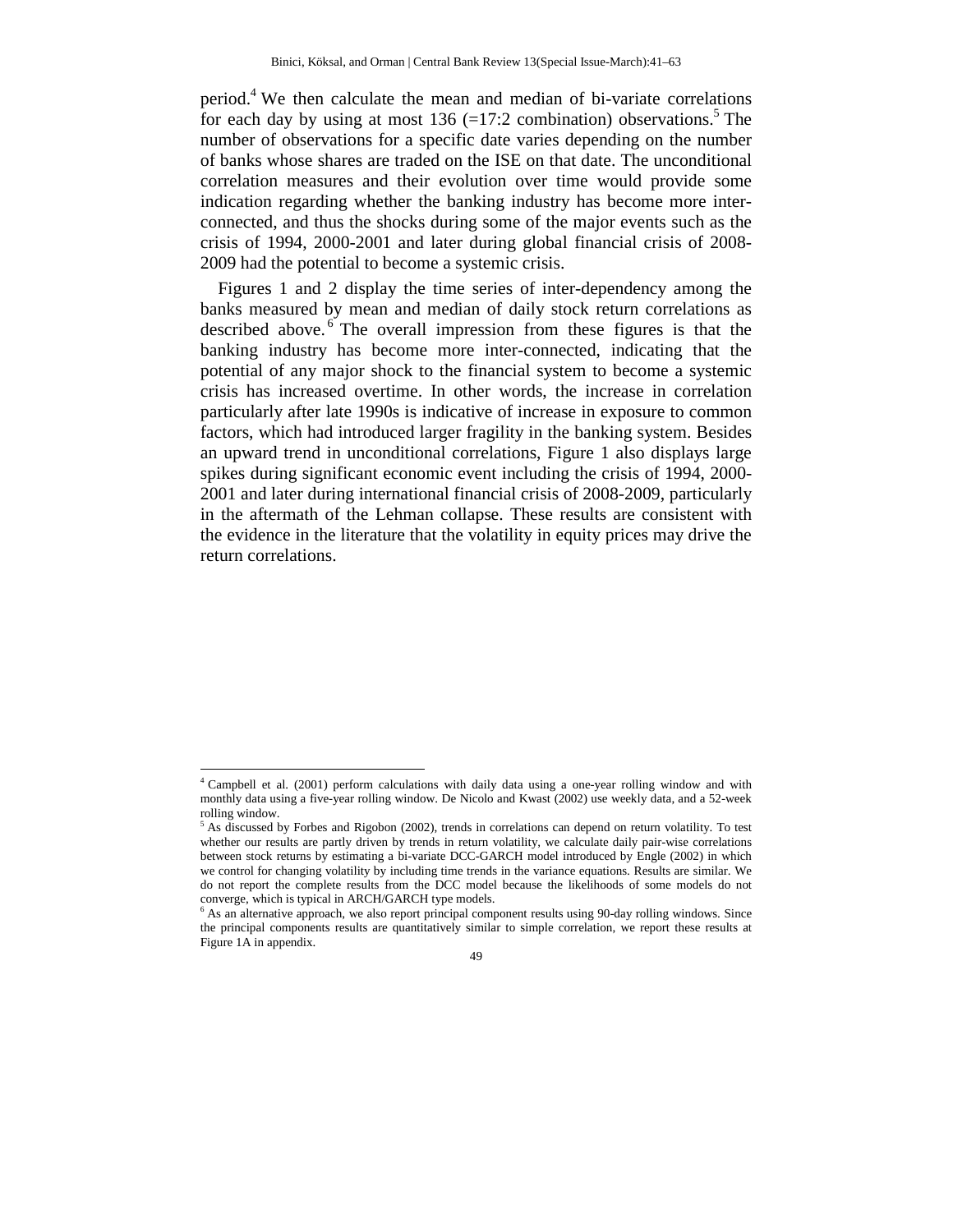



Note: Solid line is the lowess smoothed mean (bw=0.4). The area between  $5<sup>th</sup>$  and  $95<sup>th</sup>$  percentile of correlations is shaded in gray. Dashed lines show the means of subsamples separated by the following dates: 22/01/97, 03/11/02, and 01/07/07. Subsample means are statistically significantly different from each other.





The means of subsamples pre-97, 1997-late 2002, and mid 2007 and afterwards display significant variation, which likely has been the result of either major external shocks or domestic political events. We find that the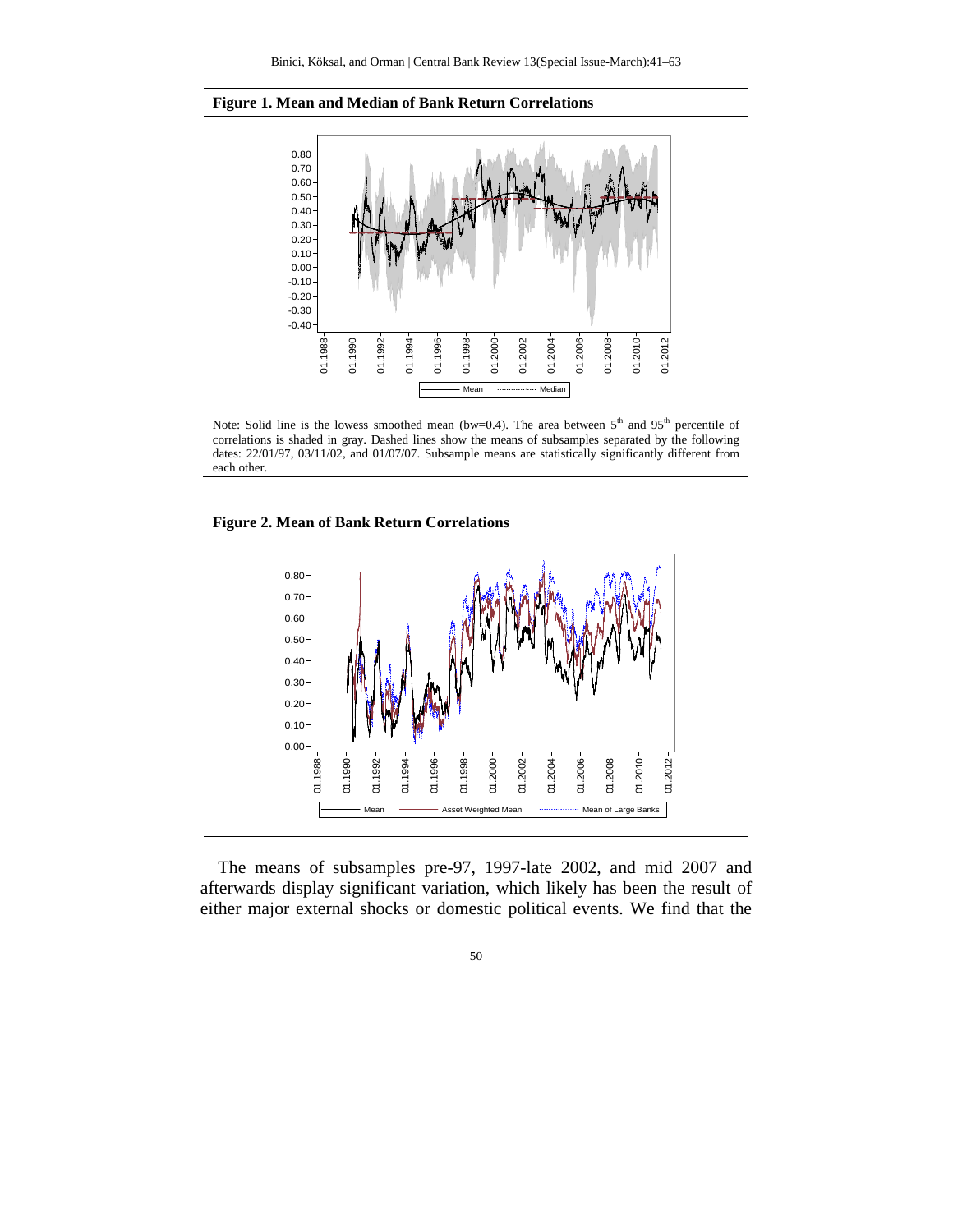sub-sample means are statistically significantly different from each other, $\prime$ demonstrating a marked change and increase in correlation over these particular periods.

The considerable variation in stock return correlations over time and the increasing trend is more evident for the sub-sample of large banks, and particularly when the bivariate correlations are adjusted with asset size. Figure 2 shows that asset weighted mean of stock return correlation and the correlation of returns among large banks display further increase in recent years compared to the overall correlation index. This result suggests a size effect and is consistent with the results in Table 2.

To relate the trends discussed above to other stock market indicators, we regress daily bi-variate correlations to log of total daily bi-variate transaction volume, number of trades and market capitalization in different specifications. Results reported in Table 3 indicate that, market activity as measured by volume and number of trades, and size of the banks as measured by market capitalization positively affect the trend and comovement of ISE listed banks' stock returns.

**Table 3. Stock Return Correlations and Market Data-Volume, Transactions and Capitalization** 

|                                                                                               | $\left(1\right)$ | (2)         | (3)          | (4)          | (5)          |
|-----------------------------------------------------------------------------------------------|------------------|-------------|--------------|--------------|--------------|
| <b>Trading Volume</b>                                                                         | $0.0047$ ***     |             |              | $0.0086$ *** |              |
|                                                                                               | (0.0005)         |             |              | (0.0005)     |              |
| <b>Number of Transactions</b>                                                                 |                  | $0.0215***$ |              |              | $0.0207$ *** |
|                                                                                               |                  | (0.0008)    |              |              | (0.0008)     |
| <b>Market Capitalization</b>                                                                  |                  |             | $0.0218$ *** | $0.0298$ *** | $0.0200$ *** |
|                                                                                               |                  |             | (0.0014)     | (0.0014)     | (0.0013)     |
| <b>Observations</b>                                                                           | 320471           | 320471      | 320471       | 320471       | 320471       |
| R-squared                                                                                     | 0.0136           | 0.0875      | 0.0430       | 0.0839       | 0.1233       |
| Note: Dependent variable is pair-wise daily stock return correlations. Heteroskedasticity and |                  |             |              |              |              |

noent variable is pair-wise daily stock return correlations. Heteroske autocorrelation consistent standard errors are in parentheses. \*\*\* p<0.01, \*\* p<0.05, \* p<0.1.

The co-movement of returns is also summarized by estimating three ''market model'' regressions as follows:

| Market Model 1: | $r_{i,t} = \beta_0 + \beta_1 r_{ISEAll,t} + \varepsilon_t$ |  |
|-----------------|------------------------------------------------------------|--|
|                 |                                                            |  |

Market Model 2: 
$$
r_{i,t} = \beta_0 + \beta_1 r_{ISE100,t} + \varepsilon_t
$$
 (2)

Two-Index Model: 
$$
r_{i,t} = \beta_0 + \beta_1 r_{\text{ISEAll},t} + \beta_2 r_{\text{XBankResid},t} + \varepsilon_t
$$
 (3)

 $\overline{a}$ 

 $7$  To save space, we do not report the results from these mean comparison tests.

<sup>51</sup>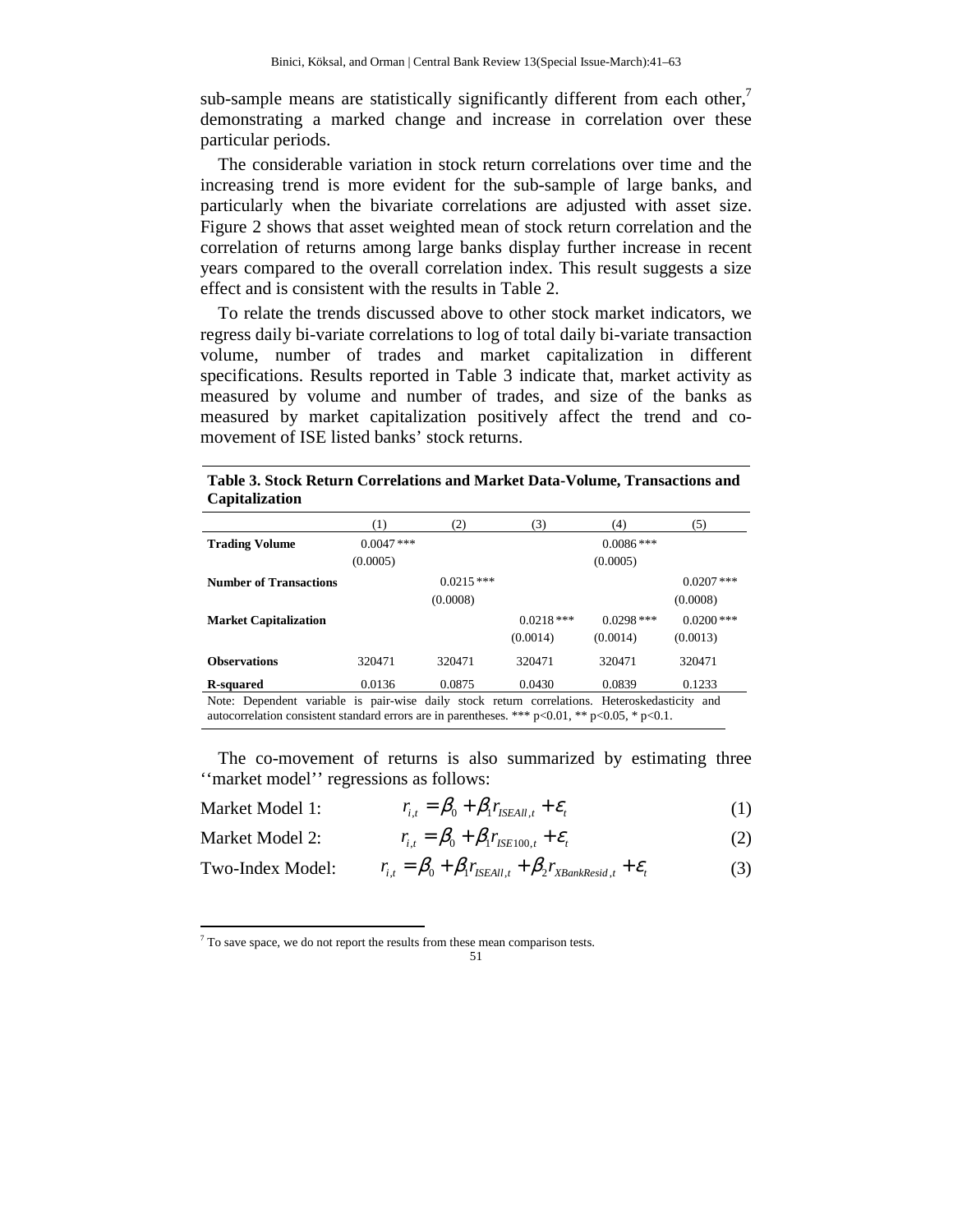where  $r_{i,t}$  is the compounded return for stock *i* on day *t*,  $r_{\text{ISEAll},t}$  is the compounded return of ISE-All index consisting of all ISE stocks, and  $R_{\text{XBankResid},t}$  series is constructed to be orthogonal to  $R_{\text{ISEALL}}$  as in De Nicolo and Kwast  $(2002)^{8,9}$  ISE-All index is available starting from January 1997. These regressions are estimated for each individual firm for each day using a three-month rolling window, and both market models and two-index model are corrected by using i.e. GARCH (1.1). We report several summary statistics obtained from estimating Equations 1 - 3 above to describe how the inter-dependency has evolved overtime. Figure 3 reports mean of *R*-squared statistics for Equations 1, and 3, Figure 4 reports mean and median of the market model beta from Equation 2 and finally Figure 5 displays median of  $\hat{\beta}_1$  and  $\hat{\beta}_2$  obtained from Equation 3.



### **Figure 3. Mean of R<sup>2</sup> Statistics for the Market Model Regressions**

Figure 3 shows that the overall stock index and banking industry index explain a large part of the variation in individual equity returns. This indicates that to large extent the increase in return correlations are due to common factors rather than idiosyncratic components, which provides evidence on the prevalence of inter-dependency in the banking industry. This conjecture is also attested by a steady rise in, for instance, the market

 $\overline{a}$ 

<sup>&</sup>lt;sup>8</sup> We estimate Equation 2 in addition to Equation 1 because ISE100 Index has a much longer span than ISEAll Index.

 $R_{XBankResid,t}$  is the residuals obtained from regressing the returns of an equally weighted banking index constructed by the authors on ISE-All index returns.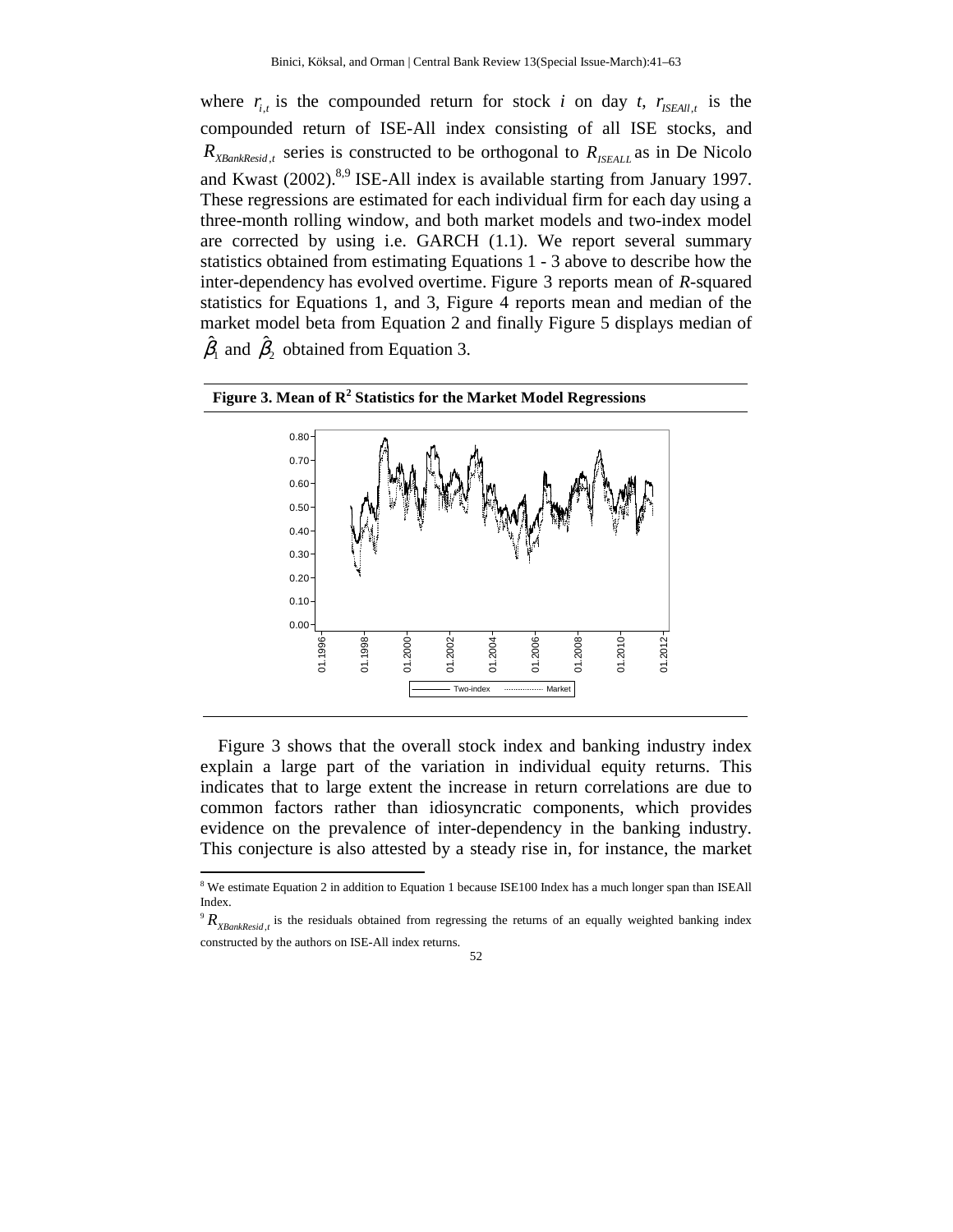model beta as plotted in Figure 4. Finally, Figure 5 shows that much of the variation displayed in the previous figures is related to the shocks specific to the banking sector.<sup>10</sup>





Note: Solid line is the lowess smoothed median (bw=0.4).

#### **Figure 5. Two-index Model Median Betas**



Note: Solid and dashed lines are the medians of estimated values of  $\beta_1$  and  $\beta_2$  respectively, in Equation 3.

l

<sup>&</sup>lt;sup>10</sup> That is  $\widehat{\beta_2}$  has a much larger variation than  $\widehat{\beta_1}$  in Figure 5.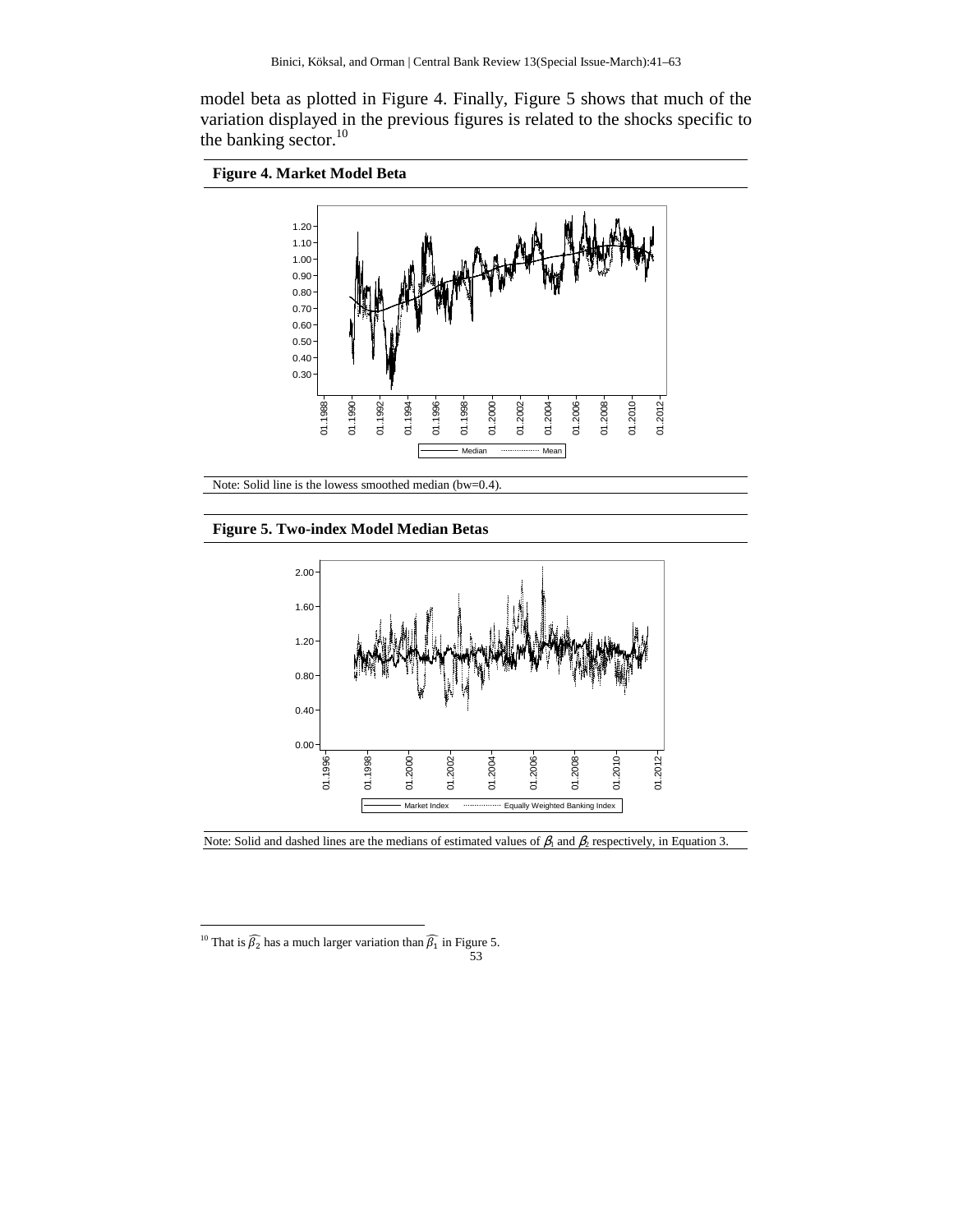#### **5. Drivers of Co-movement**

 $\overline{a}$ 

The second step of our analysis in addressing the inter-dependency among banks is to formally investigate the extent to which stock return correlations could be explained by bank specific, domestic macroeconomic and external factors.<sup>11,12</sup> The selection of factors in each category is based on previous empirical and theoretical studies. For instance, to proxy for financial system consolidation as an underlying factor that explains systemic risk and interdependency in De Nicolo and Kwast (2002), we use the ratio of each pair of banks' total assets to total assets of the banks listed on the ISE. Furthermore, size, interconnectedness, and substitutability are measures also used by IMF/BIS/FSB (2009) to identify the systemic importance of a financial institution. A similar approach is adopted in Thomson (2009), where he also suggests using size and other inter-dependency measures to determine the systemic importance of a bank. In addition, interbank lending, such as bank loans and repo transactions, and its implications for systemic risk is addressed in Rochet and Tirole (1996). Hence, the balance sheet items that we consider in our models to explain the correlation of stock returns, which are our measure of systemic risk, in a sense to capture various facets of previous studies in a more formal way.

An additional industry-specific factor that also contributes to systemic risk is potential herd behavior in bank lending. Therefore, to account for herd behavior, we use the herding index constructed by Binici and Unalmis (2012) who apply Lakonishok et al. (1992) herding measures to Turkish banking data. They utilize bank level loan data for the period 2002-2011 at monthly frequency. Herd behavior in the loan market is investigated by looking at the major types of loans including consumer loans, credit cards, and corporate loans.

Bank inter-dependency and systemic risk potential could also stem from common factors that are domestic and external market-specific rather than bank- or industry-specific ones. For instance, empirical evidence suggests that markets are highly correlated in periods of high volatility and in some

<sup>&</sup>lt;sup>12</sup>Related to the points addressed above, we do not address potential demand-side explanations including investors sentiments (e.g. Baker and Wurgler, 2006; Barberis et al. 2005), and investors' incentives to trade individual securities or correlated trading behavior of institutional investors (Karolyi et al., 2011) as drivers of the stock return co-movement. We leave this for future research that combines both supply- and demandside views of co-movement.



 $<sup>11</sup>$ As discussed in previous literature, the correlated trading activities of noise traders and rational arbitrageurs</sup> as in Shiller (1984) and Shleifer and Summer (1990), and the natural "habitat" argument in Barberis et al. (2005) are different views on the market sentiment that explain the stock return co-movements. Rather than addressing the alternative behavioral finance view on the correlated trading of retailed investors, our focus is on the role of innovations in fundamentals and bank-level factors and their linkages with the correlation of returns. For a more detailed discussion on the theoretical effects of investor sentiment on stocks, see Baker and Wurgler (2007).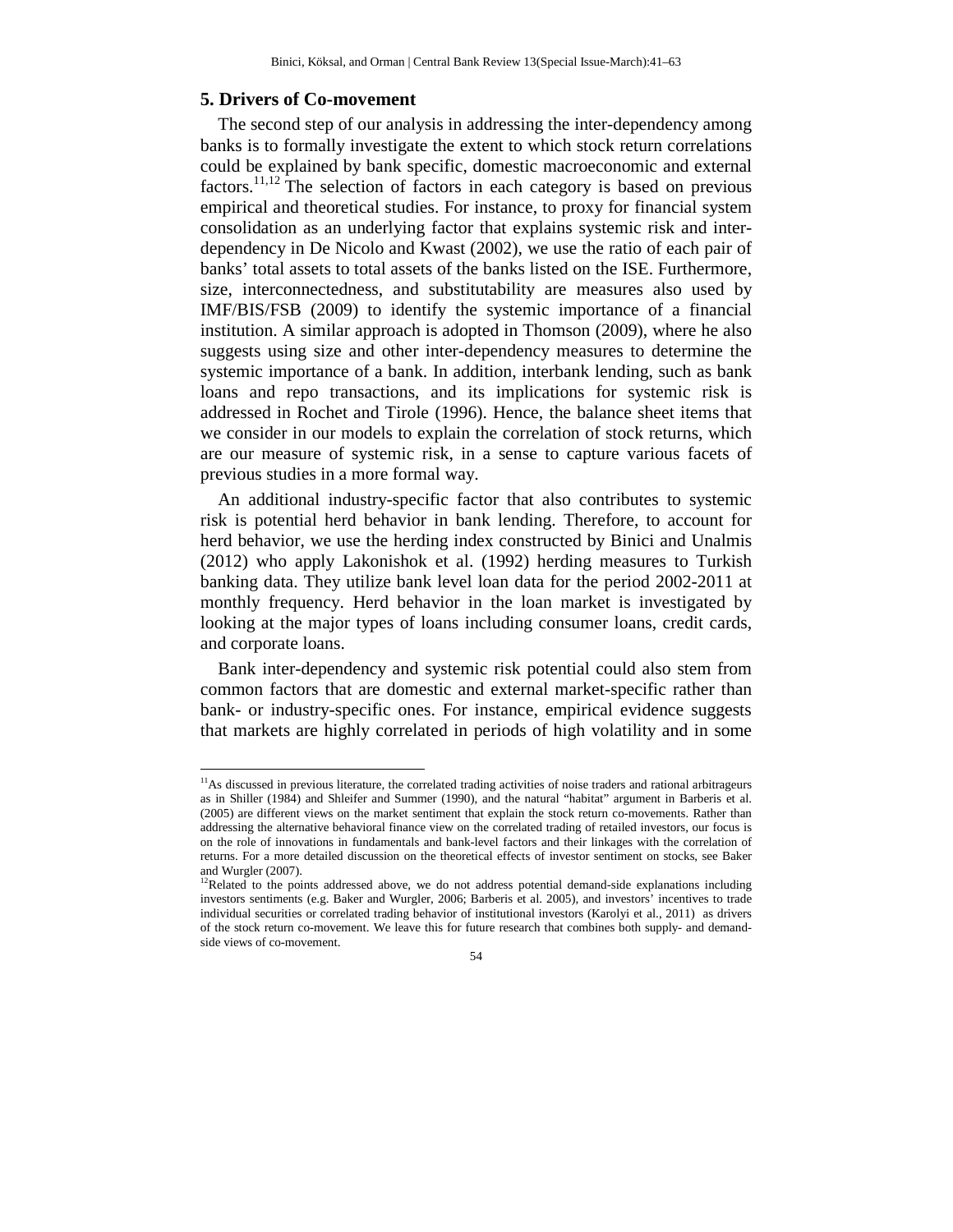periods of the business cycle which are characterized by, among the others, high level of interest rates (Longin and Solnik, 1995). Compared to bank- or industry- specific factors, as discussed in Borio (2003), macroeconomic or domestic factors could be the main drivers of co-movement. Thus, Borio (2003: 6) states that "But the significance of such instances (*bank failures that result from idiosyncratic factors*) pales in comparison with that of the cases where systemic risk arises primarily through common exposures to macroeconomic risk factors across institutions. It is this type of financial distress that carries the more significant and longer-lasting real costs. And it is this type that underlies most of the major crises experienced around the globe."

Another source of the common exposure of national banks' stock returns could be the regional or international shocks that trigger major economic events such as the Lehman collapse in September 2008. In an economy that is more integrated with international financial markets, national firms are more exposed to external factors. As such, the stock price behavior may reflect the behavior of an internationally diversified portfolio and international correlations of equity markets are expected to be higher (Longin and Solnik, 1995). Therefore, besides the domestic and bankspecific factors, we also consider global factors that affect the co-movement of banks' stock returns. To this end, we incorporate the volatilities of US stock and bond returns to proxy for global financial factors in our models. From a slightly different perspective, Bae et al. (2003) also find that interest rates, exchange rates, and stock market volatility have predictive power about whether contagion is likely to occur.<sup>13</sup> Additionally, we consider subgroup factors such as EMBI+ and MSCI indices for bond and capital markets as indicators for emerging economies that could capture the decoupling conjecture, if there is any.

To summarize, we estimate different versions of the following model:

$$
C_{ijt} = \alpha + X'_{ijt}\beta + Y'_t\phi + Z'_t\lambda + \varepsilon_{ijt}
$$
 (4)

where *C* is the pair-wise correlation between bank *i* and *j* at time *t*, *X* is pairwise bank specific factors, *Y* is domestic/macroeconomic factors (including the herding series), and *Z* is external/international factors that are common to all bank pairs. Bank related factors are calculated for each bank pair and include market share, repo transactions, total loans and non-performing

loans, which are defined monthly as  $(X_i + X_j)/\sum^{17}$ 1  $\sum_i$  + X<sub>j</sub>  $\sum$   $\sum$  X<sub>k</sub> *k*  $X_i + X_j$   $\big) / \sum X_i$ =  $+ X_j$ )  $\sum_{k=1}^{N} X_k$ . For example,

l

<sup>&</sup>lt;sup>13</sup> For a more detailed discussion of the literature on stock market co-movement, see Beine et al. (2010) and references therein.

<sup>55</sup>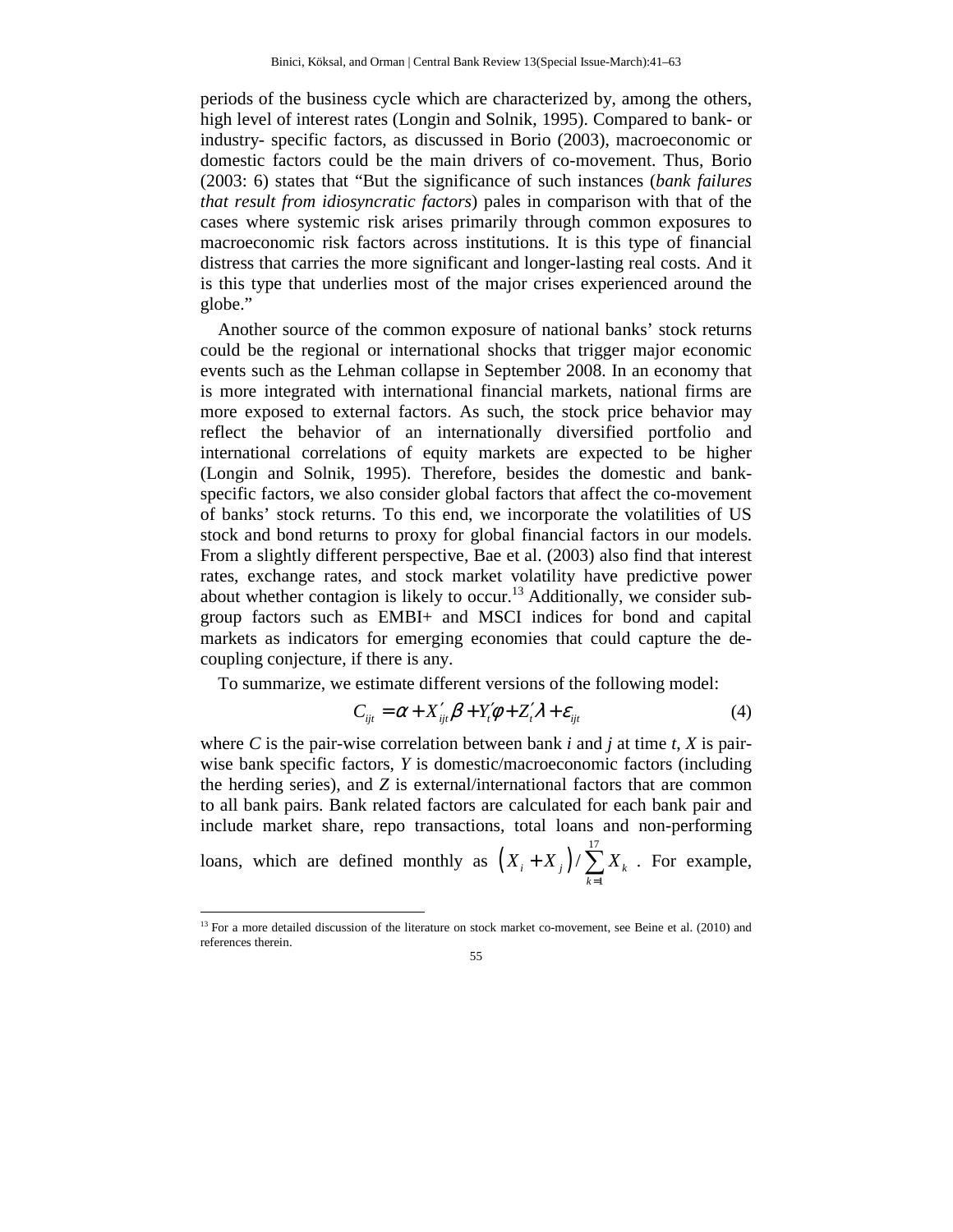market share of a bank pair for a given month equals the sum of total assets of these two banks divided by the total assets of the banks listed on the ISE for that month. Domestic/macroeconomic factors include exchange rate volatility and external/international factors include the volatility of bond returns, EMBI+ and MSCI, and VIX.

We estimate Model 4 by including all balance sheet factors in each specification while we add domestic and external factor volatilities in each specification individually due to possible multicollinearity between these indicators. The model is estimated using pooled ordinary least squares (OLS) and standard errors are adjusted for possible heteroskedasticity and autocorrelation. The time frequency of Model 4 is monthly, and the monthly data for domestic and external volatility indicators are the standard deviation of daily series. The bank balance sheet data are monthly data.<sup>14</sup>

Table 4 reports results from estimating Equation 4. The bank specific factors that include market share, total loan, non-performing loan, and repo transactions are all the share of bank pair in the total banking industry. Thus, we test, for instance, whether the market share of bank pairs explains the correlation between their equity returns, which is indirectly testing the bank consolidation as a driving factor of inter-dependency as in De Nicolo and Kwast (2002). In all specifications, market share is a significantly positive determinant of bank inter-dependency and is consistent with the results of bank group analysis reported in Table 2.

Among the other bank-specific factors, the total loan of bank pairs are not consistently significant, but when it is, it is negative; implying that share in bank loans is negatively associated with bank inter-dependency. However, the direction of the relationship between loans and return correlation is not well addressed in the literature. This relationship is expected to be positive if loans are concentrated in particular industries or if the allocation of loans is the outcome of some herd behavior, which in turn increases the potential for aggregate risk. A highly correlated portfolio allocation will be reflected in stock prices if market participants are able to evaluate the future prospects of these investments and their potential to be non-performing.

On the other hand, an increase in the aggregate loan volume could be driven by the business cycle, where during upturns banks tend to increase their lending since the expected default is lower and expected return from such investment is higher. The business cycle upturns are also the periods during which banking system fragility or the likelihood of distress is lower.

 $\overline{a}$ 

<sup>&</sup>lt;sup>14</sup> The same models are estimated using annual data using monthly average of balance sheet items, and standard deviation of daily data for volatility indicators. The average of monthly series is used to avoid possible cyclical changes that may introduce bias in the parameter estimates. Overall results are quantitatively similar; therefore we provide results using monthly data only to save space.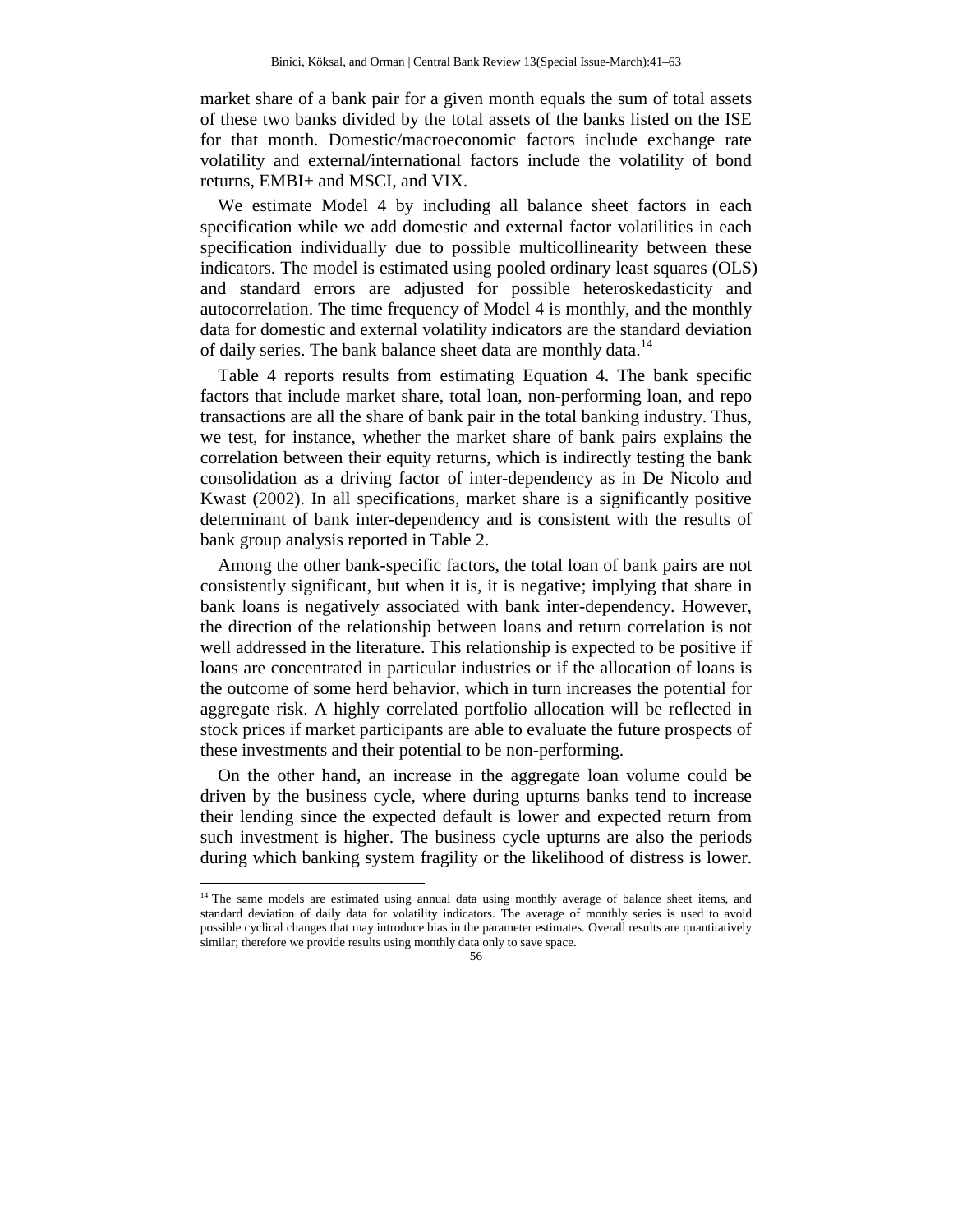However, upturn cycles that overlap with credit-intensive booms tends to be followed by deeper recessions, which also coincides with systemic crises.<sup>15</sup> Therefore, the association between return correlation and loan volume could be negative under the pro-cyclical leverage and credit growth. In this case, the results shown in Table 4 are supportive of the business cycle argument, even though a more elaborate theoretical framework and econometric test is warranted.

The other bank-specific factors we consider are non-performing loans and total volume of repo transactions. Our results show that while the former has a positive and significant effect on bank-interdependency, the latter is insignificant. Finally, to test the herding behavior and bank interdependency relationship, we use the index developed in Binici and Unalmis (2012) which applies Lakonishok et al. (1992)'s herding measures to Turkish banking sector data. Consistent with theoretical predictions, in most specifications in Table 4, herd behavior in bank loan market increases bank inter-dependency and hence the potential for systemic risk. Moreover, the coefficient of the herding index interacted with large bank dummies indicates that the relationship is stronger for the large banks than the small ones, thereby providing evidence on the systemic importance of large banks. $^{16,17}$ 

Besides the bank and industry-specific drivers, domestic and external indicators are also considered in Table 4. As discussed above, these indicators are included in various model specifications one at a time in order to avoid possible multicollinearity among the variables. As a domestic driver of equity return correlation, we prefer using exchange rate (FX) volatility, which to a large extent reflects the macro and financial condition of the economy. The FX volatility could be a major source of risk exposure if the banking system has foreign exchange mismatch between assets and liabilities. In particular, if the mismatch is not perfectly hedged, and the banking sector has short position, for instance, the depreciation of domestic currency results in losses in the banking sector. FX volatility seems to have a positive and significant effect on return correlations indicating that exchange rate movement captures the periods of distress during which bankinterdependency is higher.

l

<sup>&</sup>lt;sup>15</sup> For a long-term perspective of the relationship between leverage, business cycles, and crises in advanced economies, see Jorda et al.  $(2011)$ .

Note that the herd measure used in this study is an index for the entire banking industry and not only for ISE listed banks. Therefore, the index is common to all banks and hence can be viewed as an industry-specific factor that affects all pair-wise bank returns.

 $17$  Data on repo transaction and herding index is only available after 2002, which is why the sample size is limited in specification (7) and afterwards in Table 4.

<sup>57</sup>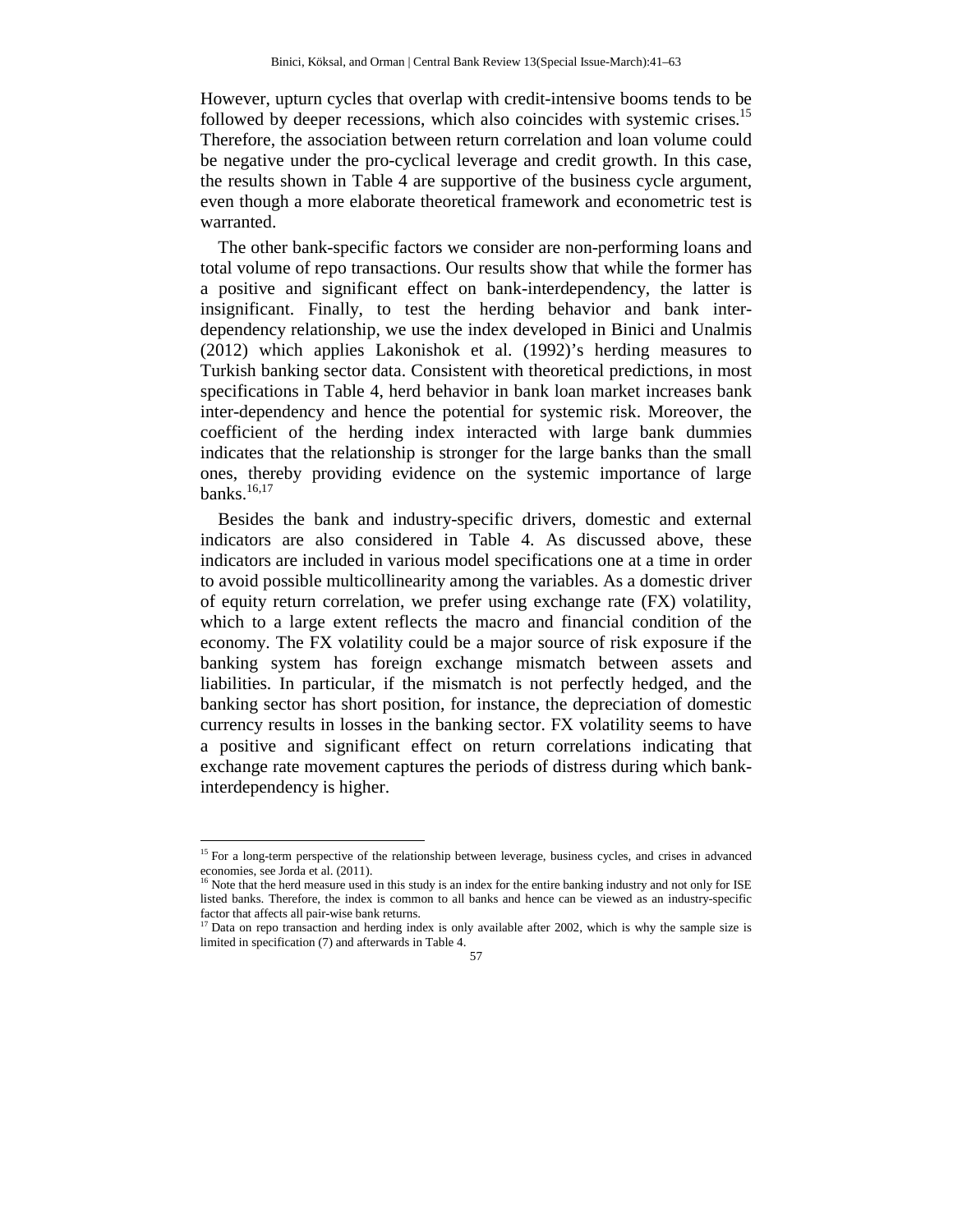As for external drivers of equity return correlation, we consider the US Tbill volatility and the volatility of S&P-500 as measured by VIX. Both indicators have positive and significant effects on return correlation, which reflects the importance of integration of domestic financial markets with the rest of the world and internationally diversifiable portfolios.<sup>18</sup> Similar results are obtained when the country group indicators for bond and equity volatilities, EMBI+ and MSCI, are included in the models. These results also suggest that the inter-dependency among banks is also subject to common exposure of risk to the emerging economies besides the global factors.

# **6. Conclusion**

l

This paper uses correlation of bank equity returns to evaluate how systemic risk has evolved in the Turkish banking system over 1990-2011. We use daily stock price data of 17 banks listed in Istanbul Stock Exchange (ISE), which includes commercial banks, participation banks, and investment banks, and accounts for approximately 76% of all banking system assets.

Looking at the pair-wise bank return correlations, we have documented that inter-dependency has increased in the Turkish banking system over the period of our analysis. We interpret this observed increase in the correlation among stock returns as signaling an increase in the potential for a shock to become systemic. The factor model estimation results also show an increase in return correlations, which are in part driven by an increase in exposures to common factors, while the degree of inter-dependencies among financial institutions is the source of risk to be systemic once it materializes.

In addition, we have investigated to what extent various factors, including bank-specific, country-specific, and external-specific ones, account for the co-movement of bank stock returns, and hence explain systemic risk. We find that market share, in particular, is an important determinant of comovement among bank stock returns. Furthermore, total loans, nonperforming loans, and herding behavior also seem to be important bank- and industry-specific determinants of inter-dependency.

On the other hand, both domestic and external factors seem to play important roles in driving bank inter-dependency. In particular, exchange rate volatility as an indicator of domestic financial and economic conditions is a significant contributing factor to the return correlations. Similarly, external market conditions as proxied by the US Treasury bill volatility,

<sup>&</sup>lt;sup>18</sup> For discussion on the impact of trade and financial integration on stock market co-movement for the case of European countries, see Wälti (2011).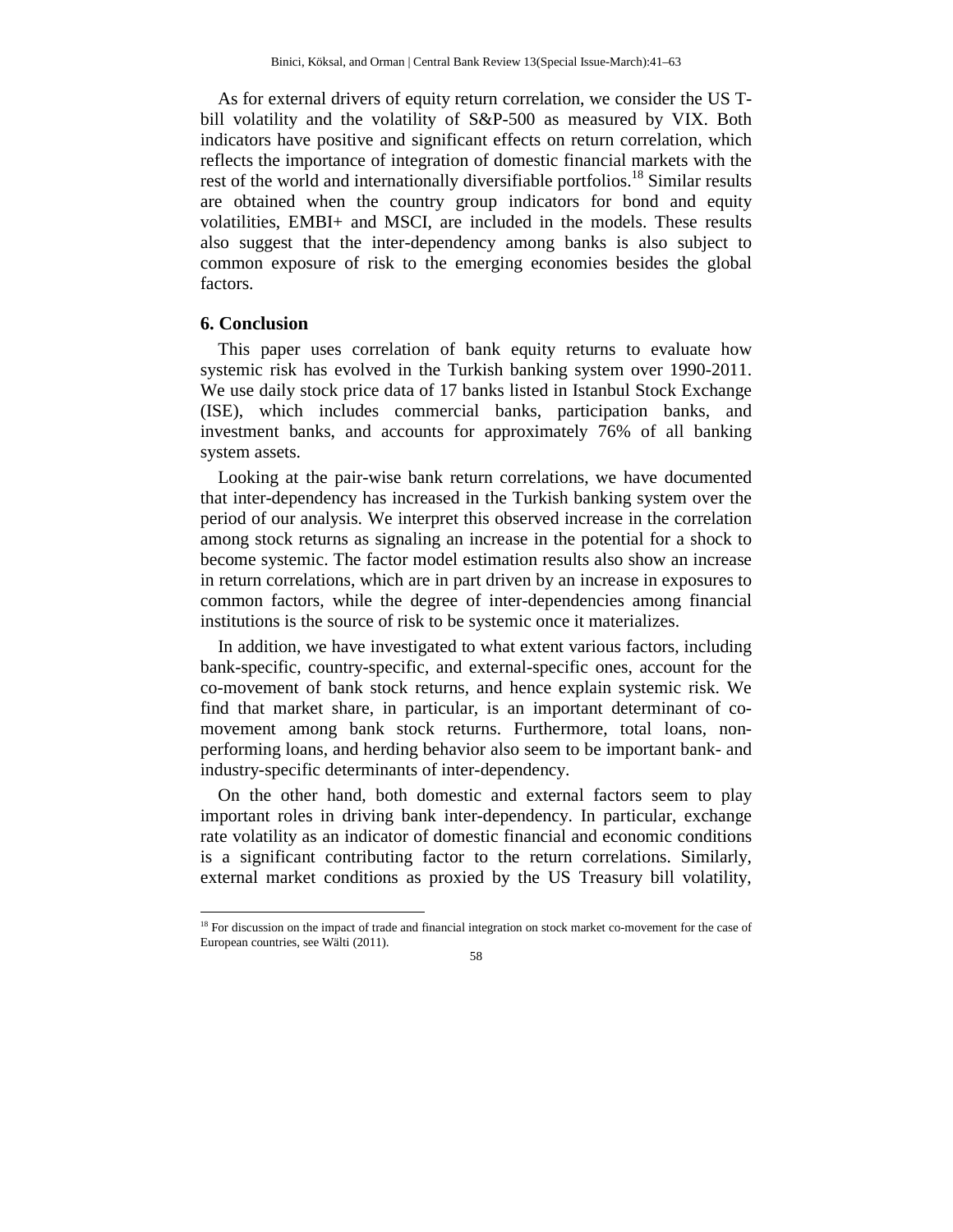equity market volatility, and indicators for volatility of emerging economies, such as EMBI+, all have significant positive effects on domestic bank stock return correlations.

Measured by the co-movement of stock return correlation, this simple and timely indicator proposed here could be used as a tool to monitor for a better management of the systemic risk, as a complementary tool to other measures. In terms of policy implications, the discussion on the co-movement is in line with the debate on the systematically important financial institutions (SIFI) as correlation is one of the components to identify such institutions, and to impose capital surcharges on them. Therefore, as discussed in Goodhart and Wagner (2012), these financial institutions could be subjected to additional capital requirements that are conditioned on how correlated their overall activities are with the rest of the financial system.

An increase in the co-movement of stock returns might be indicative of systemic risk, however, it does not necessarily measure each institution's contribution to systemic risk. Thus, future studies can also investigate how the episodes of high co-movement of stock returns are correlated with the systemic risk measures of Acharya et al. (2010), Brownlees and Engle (2011), and Adrian and Brunnermeier (2011), each of which offers a different approach to measuring contributions to systemic risk.

# **References**

- Acharya, V., 2009. "A Theory of Systemic Risk and Design of Prudential Bank Regulation" *Journal of Financial Stability*, 5(3), 224–255.
- Acharya V.V., Pedersen L.H, Philippon, T. and Richardson, M., 2010. "Measuring Systemic Risk" *Working Paper 1002*, Federal Reserve Bank of Cleveland.
- Adrian, T. and Brunnermeier, M.K., 2011. "CoVaR" *NBER Working Papers* 17454.
- Bae, K.-H., Karolyi, G.A. and Stulz, R.M., 2003. "A New Approach to Measuring Financial Contagion" *The Review of Financial Studies* 16 (3), 717–763.
- Baker, M. and Wurgler, J., 2006. "Investor Sentiment and the Cross-section of Stock Returns" *Journal of Finance* 61, 1645-1680.
- Baker M. P. and Wurgler, J., 2007, "Investor Sentiment in the Stock Market" *Journal of Economic Perspectives*, 21(2), 129-151.
- Barberis, N., Shleifer, A. and Wurgler, J., 2005. "Comovement" *Journal of Financial Economics*, 75, 283–317.
- Beine, M., Cosma, A. and Vermeulen, R., 2010. "The Dark Side of Global Integration: Increasing Tail Dependence" *Journal of Banking & Finance*, 34(1), 184-192.
- Billio, M., Getmansky, M., Lo, A. W. and Pelizzon, L., 2010. "Econometric Measures of Systemic Risk in the Finance and Insurance Sectors" *NBER Working Paper* No. 16223
- Binici, M. and Unalmis, I., 2012. "Is There Herd Behavior in the Turkish Banking System?" Unpublished manuscript.
- Bollerslev, T., 1990. "Modeling the Coherence in Short-run Nominal Exchange Rates: A Multivariate Generalized Approach" *Review of Economics and Statistics*, 72 (3), 498– 505.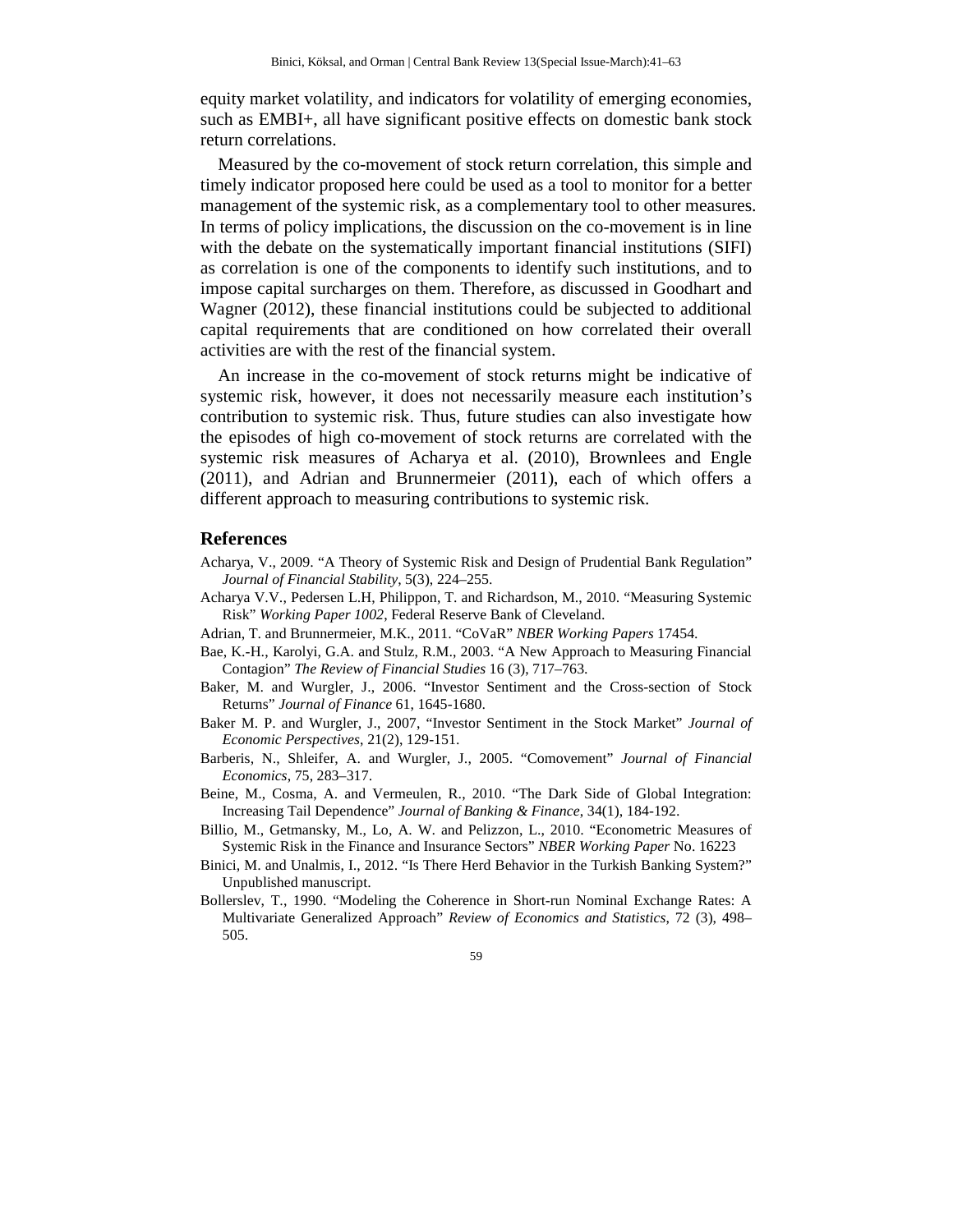- Borio, C., 2003. "Towards a Macroprudential Framework for Financial Supervision and Regulation" *BIS Working Papers*, No 128.
- Brownlees, C.T. and Engle, R.F., 2011. "Volatility, Correlation and Tails for Systemic Risk Measurement" SSRN: http://ssrn.com/abstract=1611229.
- Campbell, J.Y., Lettau, M., Malkiel, B.G. and Xu, Y., 2001. "Have Individual Stocks Become More Volatile? An Empirical Exploration of Idiosyncratic Risk" *Journal of Finance*, 56 (1), 1–43.
- De Nicolo, G. and Kwast, M.L.,2002. "Systemic Risk and Financial Consolidation: Are They Related?" *Journal of Banking &Finance*, 26, 861-880.
- Dungey, M., Fry, R., Gonzalez-Hermosillo, B. and Martin, V., 2005. "Empirical Modeling of Contagion: a Review of Methodologies" *Quantitative Finance*, 5(1), 9-24.
- Engle, R., 2002. "Dynamic Conditional Correlation: A Simple Class of Multivariate Generalized Autoregressive Conditional Heteroskedasticity Models" *Journal of Business & Economic Statistics*, American Statistical Association, 20(3), 339-50.
- Forbes, K. J. and Rigobon, R., 2002. "No Contagion, Only Interdependence: Measuring Stock Market Comovements" *The Journal of Finance*, 57, 2223–2261.
- Goodhart, C. A.E. and Wagner, W., 2012. "Regulators Should Encourage More Diversity in the Financial System" *VoxEU.org*, 12 April.
- Huang, X., Zhou, H., and Zhu, H., 2011, "Systemic Risk Contribution" *Finance and Economics Discussion Series 2011-08*, Board of Governors of the Federal Reserve System.
- IMF/BIS/FSB, 2009. "Guidance to Assess the Systemic Importance of Financial Institutions, Markets and Instruments: Initial Considerations" *Report to the G-20 Finance Ministers and Central Bank Governors*, October.
- International Monetary Fund, 2009. "Systemically Important Institutions, Markets and Instruments" (October 2009), Washington, DC.
- Jordà, Ò., Schularick, M. and Taylor, A. M., 2011. "When Credit Bites Back: Leverage, Business Cycles, and Crises" *NBER Working Papers*, No: 17621.
- Jorion, P., 2007. "Bank Trading Risk and Systemic Risk" in *The Risks of Financial Institutions*, pages 29-58, NBER.
- Karolyi G. A. and Stulz, R.M., 2002. "Are Financial Assets Priced Locally or Globally?" *NBER Working Papers* 8994.
- Karolyi, G. A., Leeb, K-H. and van Dijk, M. A., 2011. "Understanding Commonality in Liquidity Around the World" *Journal of Financial Economics*, forthcoming.
- Lakonishok, J., Shleifer, A. and Vishny, R.V., 1992. "The Impact of Institutional Trading on Stock Prices" *Journal of Financial Economics*, 32, 23–43.
- Longin, F. and Solnik, B., 1995. "Is the Correlation in International Equity Returns Constant: 1960–1990?" *Journal of International Money and Finance*, 14 (1), 3–26.
- Lo, A.W., 2008. "Hedge Funds, Systemic Risk, and the Financial Crisis of 2007–2008: Written Testimony for the House Oversight Committee Hearing on Hedge Funds" *MIT Working Paper*.
- Patro, D. K., Qi, M. and Sun, X., 2012. "A Simple Indicator of Systemic Risk" *Journal of Financial Stability*, doi:10.1016/j.jfs.2012.03.002.
- Rochet, J.C. and Tirole, J., 1996. "Interbank Lending and Systemic Risk" *Journal of Money, Credit and Banking 28*, 733-762.
- Shiller, R.J., 1984. "Stock Prices and Social Dynamics" *Brookings Papers on Economic Activity 2*, 457–510.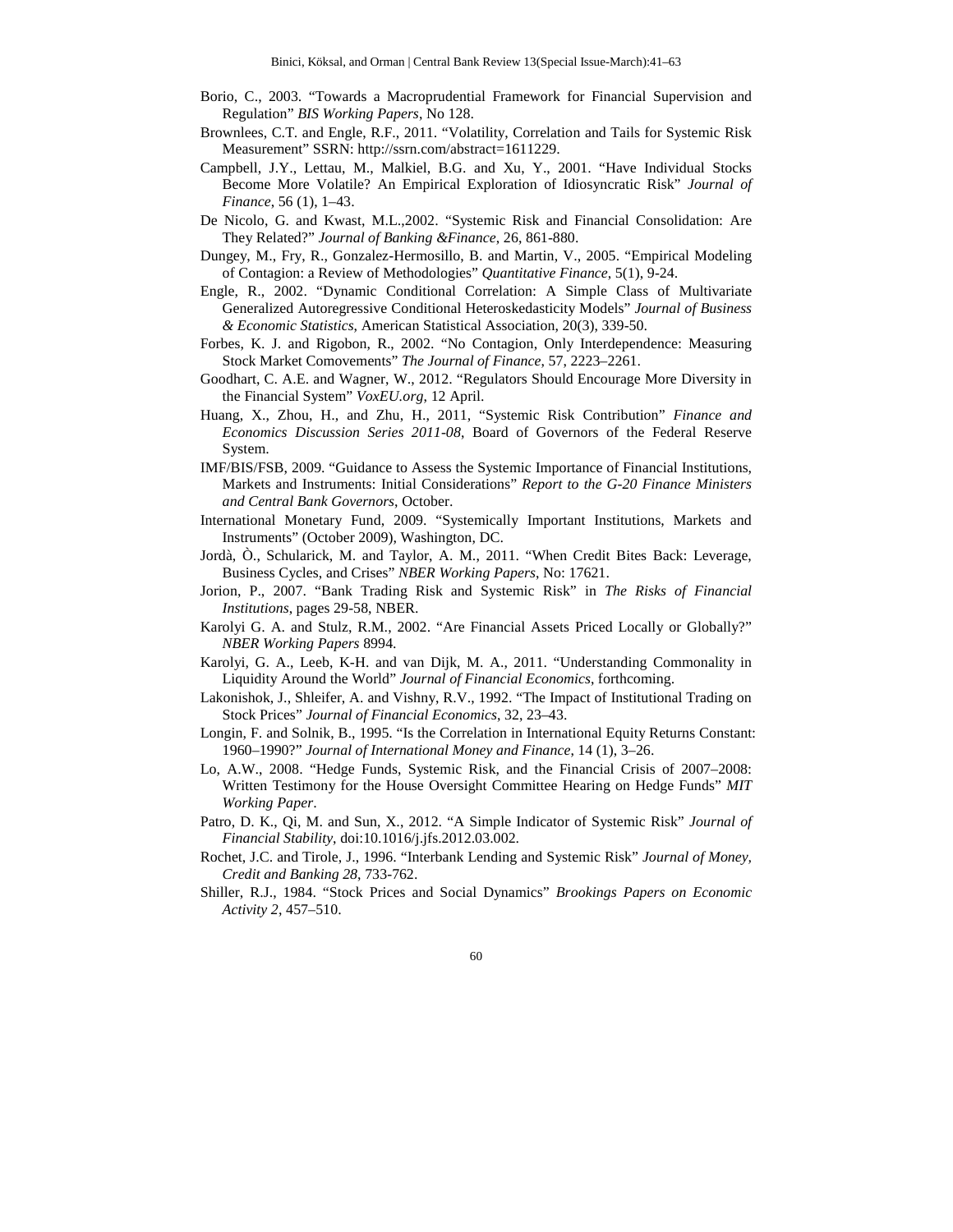- Shleifer, A. and Summers, L. H., 1990. "The Noise Trader Approach to Finance" *Journal of Economic Perspectives 4*, 19–33.
- Thomson, J.B., 2009. "On Systemically Important Financial Institutions and Progressive Systemic Mitigation" Federal Reserve Bank of Cleveland Policy Discussion Paper No. 27.
- Wälti, S., 2011. "Stock Market Synchronization and Monetary Integration" *Journal of International Money and Finance*, 30(1), 96-110.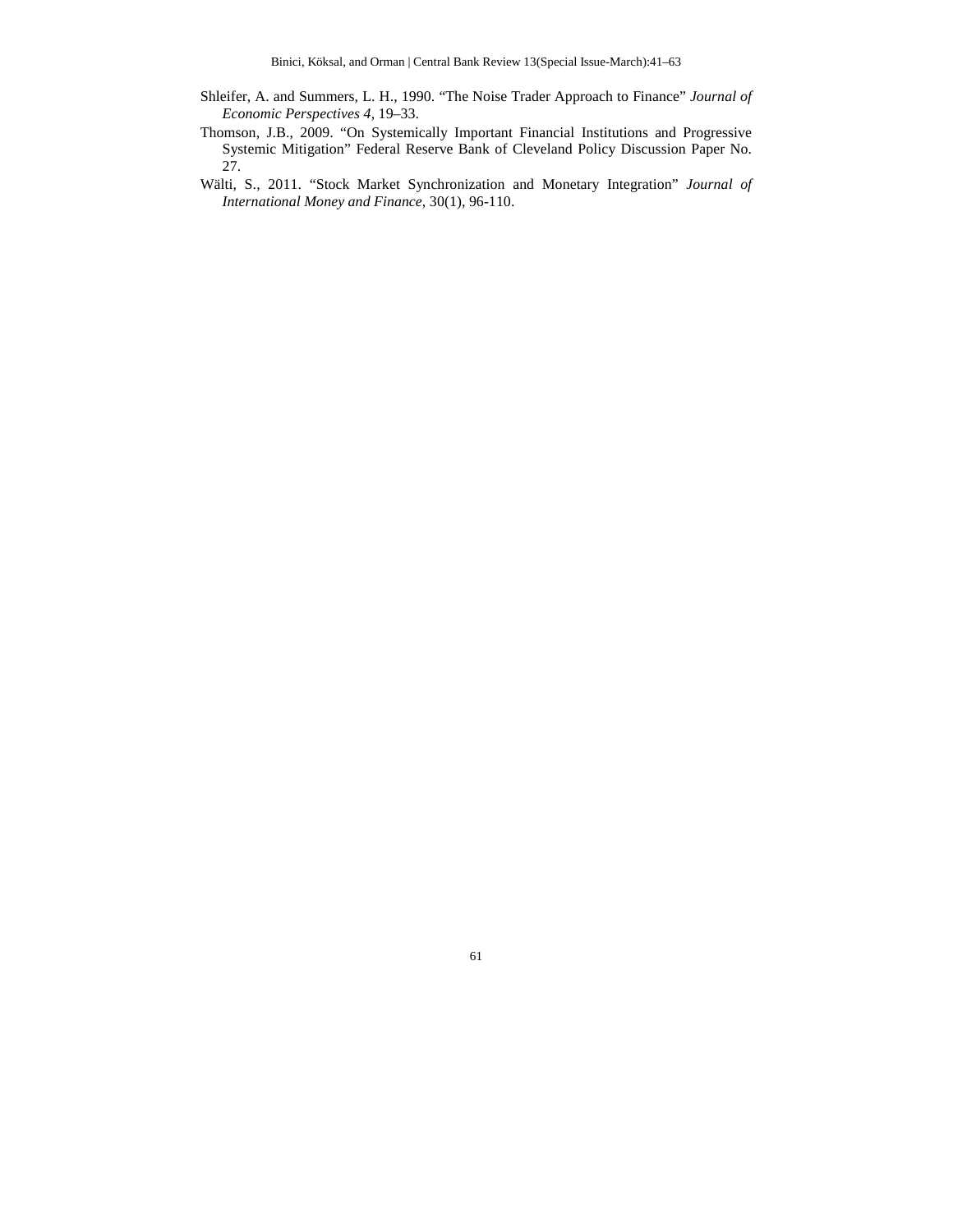|                           | $\widehat{e}$ | $\widehat{c}$ | $\widehat{\mathbf{C}}$ | $\widehat{\mathbf{t}}$ | $\mathbf{G}$ | $\widehat{\mathbf{e}}$ | $\widehat{c}$ | $\circledast$ | $\widehat{\mathbf{e}}$ | $\widehat{E}$ | $\widehat{\Xi}$ | $\overline{12}$ |
|---------------------------|---------------|---------------|------------------------|------------------------|--------------|------------------------|---------------|---------------|------------------------|---------------|-----------------|-----------------|
| Market Share              | 0.0109***     | $0.0091**$    | $0.0171***$            | $0.0075**$             | $0.0116***$  | $0.0092**$             | $0.0126**$    | $0.0105*$     | $0.0154***$            | 0.0058        | $0.0150***$     | 0.0092          |
|                           | (0.0039)      | (0.0039)      | (0.0041)               | (0.0037)               | (0.0040)     | (0.0039)               | (0.0059)      | (0.0059)      | (0.0061)               | (0.0057)      | (0.0063)        | (0.0060)        |
| <b>Total Loans</b>        | 0.0012        | 0.0033        | $-0.0042$              | 0.0042                 | 0.0017       | 0.0038                 | $-0.0121**$   | $-0.0108**$   | $-0.0162***$           | $-0.0045$     | $0.0161***$     | $-0.0091*$      |
|                           | (0.0028)      | (0.0028)      | (0.0031)               | (0.0027)               | (0.0028)     | (0.0028)               | (0.0048)      | (0.0048)      | (0.0050)               | (0.0047)      | (0.0049)        | (0.0048)        |
| Non-performing Loans      | $0.0041***$   | 0.0032****    | 0.0029**               | $0.0025***$            | $0.0037***$  | $0.0032***$            | $0.0046**$    | $0.0041*$     | $0.0055***$            | 0.0035        | $0.0049***$     | $0.0038*$       |
|                           | (0.0011)      | (0.0011)      | (0.0013)               | (0.0011)               | (0.0012)     | (0.0011)               | (0.0022)      | (0.0021)      | (0.0022)               | (0.0022)      | (0.0022)        | (0.0022)        |
| Repo Transaction Volume   |               |               |                        |                        |              |                        | $-0.0006$     | $-0.0005$     | $-0.0006$              | $-0.0004$     | $-0.0007$       | $-0.0006$       |
|                           |               |               |                        |                        |              |                        | (0.0007)      | (0.0007)      | (0.0008)               | (0.0007)      | (0.0008)        | (0.0007)        |
| Herding Index             |               |               |                        |                        |              |                        | $0.1086***$   | $-0.0434$     | 0.0226                 | $0.1700$ **   | 0.0413          | $0.1154***$     |
|                           |               |               |                        |                        |              |                        | (0.0412)      | (0.0405)      | (0.0407)               | (0.0410)      | (0.0412)        | (0.0417)        |
| Herding Index*Large Banks |               |               |                        |                        |              |                        | $0.1881***$   | $0.1816***$   | $0.1937***$            | $0.1906***$   | $0.1835***$     | 0.1822 ***      |
|                           |               |               |                        |                        |              |                        | (0.0643)      | (0.0658)      | (0.0673)               | (0.0652)      | (0.0640)        | (0.0643)        |
| Exchange Rate Volatility  | $0.0552***$   |               |                        |                        |              |                        | $0.1218***$   |               |                        |               |                 |                 |
|                           | (0.0037)      |               |                        |                        |              |                        | (0.0042)      |               |                        |               |                 |                 |
| U.S. T-Bill Volatility    |               | $0.0019***$   |                        |                        |              |                        |               | $0.0020***$   |                        |               |                 |                 |
|                           |               | (0.0001)      |                        |                        |              |                        |               | (0.0001)      |                        |               |                 |                 |
| EMBI+ Volatility          |               |               | $0.0912***$            |                        |              |                        |               |               | $0.1535***$            |               |                 |                 |
|                           |               |               | (0.0069)               |                        |              |                        |               |               | (0.0062)               |               |                 |                 |
| MSCI Volatility           |               |               |                        | $0.1083***$            |              |                        |               |               |                        | 0.1044 ***    |                 |                 |
|                           |               |               |                        | (0.0033)               |              |                        |               |               |                        | (0.0032)      |                 |                 |
| VIX                       |               |               |                        |                        | $0.0014***$  |                        |               |               |                        |               | $0.0018***$     |                 |
|                           |               |               |                        |                        | (0.0001)     |                        |               |               |                        |               | (0.0001)        |                 |
| VIX Volatility            |               |               |                        |                        |              | $0.0198***$            |               |               |                        |               |                 | $0.0232***$     |
|                           |               |               |                        |                        |              | (0.0009)               |               |               |                        |               |                 | (0.0009)        |
| Observations              | 16,107        | 16,107        | 5,430                  | 16,107                 | 16,106       | 16,107                 | 10,137        | 10,137        | 10,137                 | 10,137        | 10,137          | 10,137          |

Binici, Köksal, and Orman | Central Bank Review 13(Special Issue-March):41-63